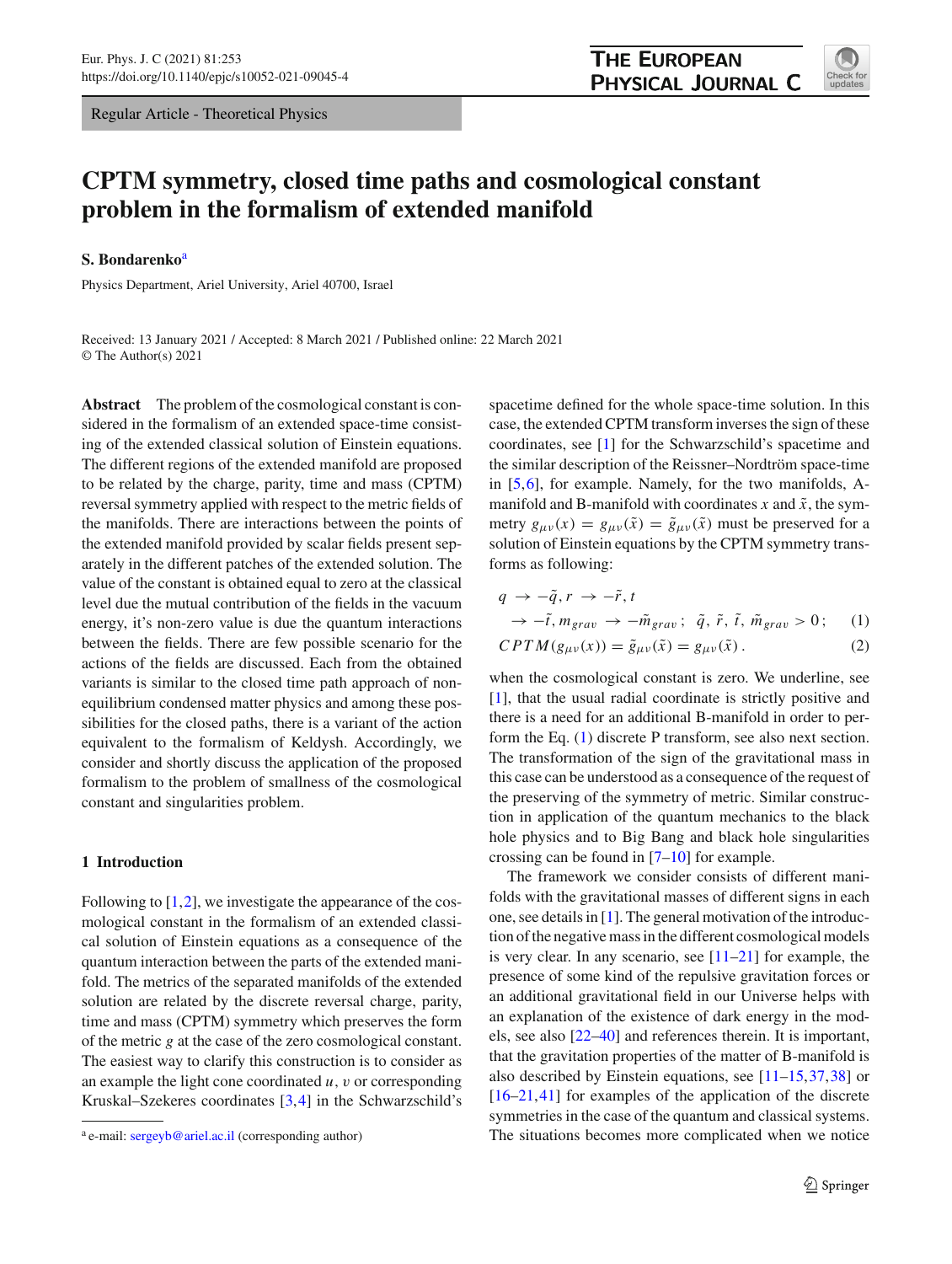the different directions of the time's arrows in the different manifolds. Introducing the ordinary scalar fields, we obtain therefore a variant of the closed time path for the fields of the general manifold related by the CPTM symmetry with different time directions for the fields. The interaction between these fields leads to the quantum effective action calculated with respect to the fluctuations above the classical solutions. Effectively, this effective action provides the cosmological constant in the classical Einsten's action. Namely, the vertices of the effective action "glues" the points of the same manifolds as well as points of the different manifolds, allowing the gravitational interactions between them that effectively reproduce the cosmological constant influence. Once arising, the constant's value can be different for both manifolds related as well by the introduced symmetry. We will have then for the case of different cosmological constants for A and B manifolds:

<span id="page-1-0"></span>
$$
CPTM(\Lambda) = \tilde{\Lambda}, \quad CPTM(g_{\mu\nu}(x,\Lambda))
$$
  
=  $\tilde{g}_{\mu\nu}(\tilde{x}, \tilde{\Lambda}).$  (3)

This appearance of the cosmological constant satisfies the naturalness criteria of 't Hooft, see [\[42\]](#page-20-4). It's zero value correspondence to the precise symmetry between the metrics Eq. [\(2\)](#page-0-0) whereas it's small non-zero value decreases the symmetry to Eq. [\(3\)](#page-1-0) relation. In general, the constant in the formalism is not a constant anymore but it is a functional which requires a renormalization depending on the form and properties of the interacting fields. It, therefore, can acquires different values due it's evolution, the important question we need to clarify in the formalism this is the present smallness of the constant.

As we will see further, the mutual contribution of the scalar fields of two manifolds to the vacuum energy is zero at the classical level. Respectively, there are two different mechanisms responsible for the constant's value which we will discuss through the paper. The first one is a dependence of the cosmological constant on many loops quantum contribution to the vacuum energy. These contributions are provided by the ordinary framework of the quantum fields in the flat space-time, we will not discuss these contributions in the non-flat manifolds framework. In this case the smallness of the constant can be provided by the smallness of the corresponding diagrams in the QFT effective action or, alternatively, we demonstrate that the vacuum contributions can be totally eliminated by the proper definition of the partition function of the theory. An another contribution into the constant is a correction to the values of the vertices of the corresponding effective action due the non-flat corrections to the propagators and vertices. In this case the value of the constant is provided by the curvature corrections to the flat propagator and vertices of the scalar fields, in the almost flat space-time these correction are small. The additional separated question we investigate is about the bare value of the constant in the approach. The smallness of the bare cosmological constant, as we will demonstrate, can be provided by the characteristics of the scalar fields, there are different results for the massive and massless scalar fields for example.

We consider a connection between the manifolds established through the effective action of the scalar fields defined on different manifolds. This effective action "glues" the manifolds, there is a kind of the foam of vertices that belongs to the same manifold as well as to both depending on the form and properties of the scalar fields. In this case, the framework contains two or more manifolds which "talk" each with other by the non-local correlators. These quantum vertices, similar to some extend to the quantum wormholes, have also been widely used in the investigation of the cosmological constant problem, see [\[43](#page-20-5)[–54\]](#page-20-6) for example. The construction proposed here is a dynamical one, the classical dynamics of metrics of separated manifolds can be affected by the quantum interactions between the manifolds. In any case, the cosmological constant arises in the equations as a result of the mutual influence of the different parts of the extended manifold, i.e. due the wormhole like interactions between the points of the same manifold or interactions between the points of the different manifolds. Solving the equations of motion perturbatively, we begin from the case of the zero cosmological constant value in the case of "bare" separated manifolds and generate the constant at the next step of the evolution, breaking Eq. [\(2\)](#page-0-0) symmetry but preserving more general Eq. [\(3\)](#page-1-0) relations. An interesting possibility, which we do not address in this paper, this is a possible large value of the cosmological constant at the beginning of the evolution and it's decreasing during the evolution. In this case, of course, the proposed perturbative scheme will not work. Nevertheless, at present the constant is small and we can perform the calculations perturbatively.

The appearance of the closed time path formalism in the framework and main properties of the CPTM transform are discussed in the Sect. [2.](#page-2-0) Sections [3](#page-3-0) and [4](#page-4-0) are dedicated to the formulation of the two different realization of CPTM symmetrical scalar fields in A and B manifolds with overall zero classical contribution to the vacuum energy. In the Sects. [5](#page-5-0) and [6](#page-6-0) we describe the mechanism of the appearance of the cosmological constant in the form of the interaction between the manifolds for the case of free fields. In the next section we discuss the consequence of the symmetry on the form of the possible interactions terms between the fields of A and B manifolds. Sections [8](#page-8-0) and [9](#page-9-0) are about the inclusion of the interactions between the fields, in Sect. [9](#page-9-0) we investigate an inclusion of the potentials of interaction and self-interacting of the fields considering as example usual  $\phi^4$  scalar theory. In Sect. [10](#page-11-0) we consider the ways of the realization of the smallness of the constant in the formalism and Sect. [12](#page-14-0) summarizes the obtained results.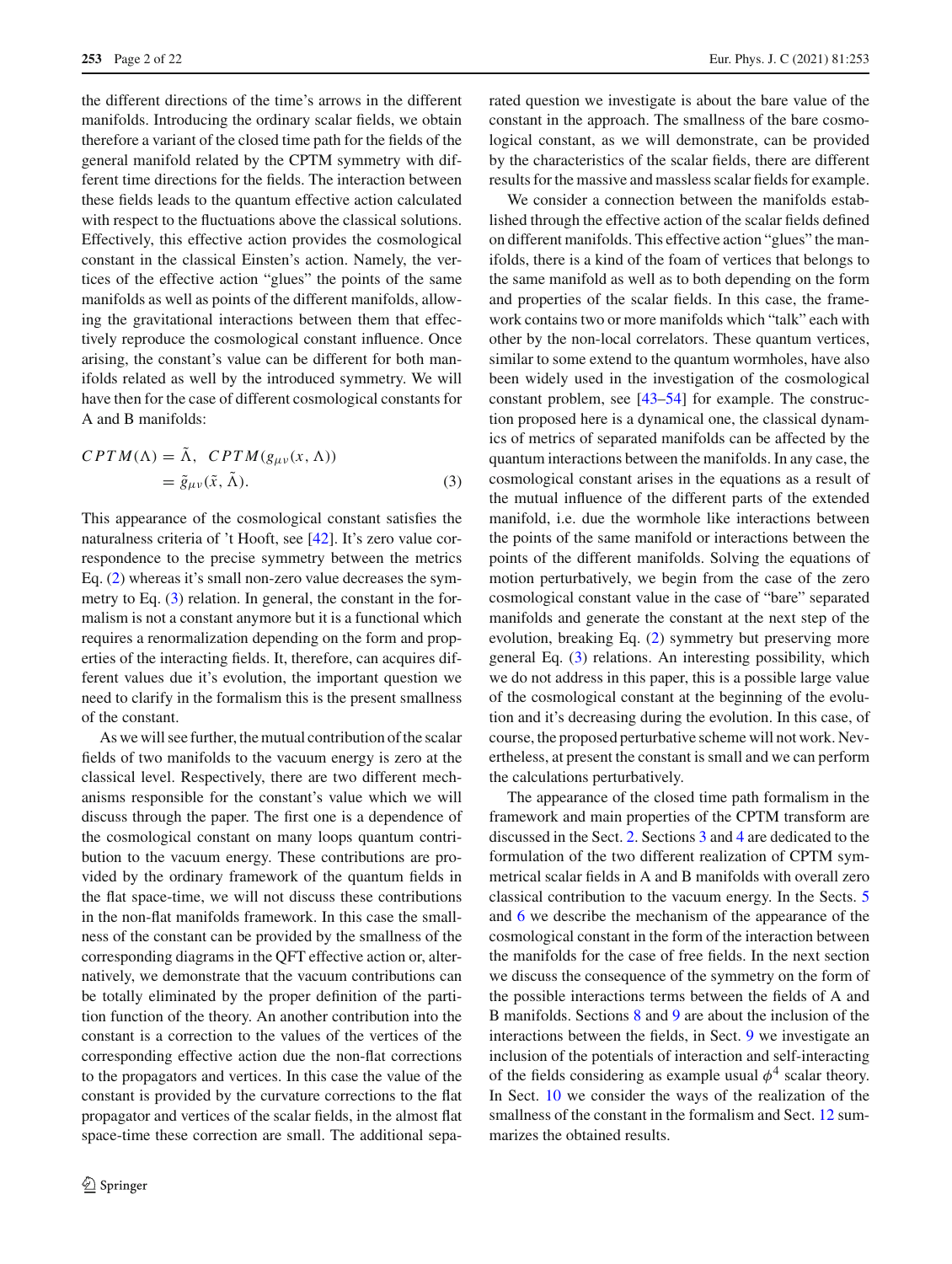#### <span id="page-2-0"></span>**2 CPTM symmetry for scalar field**

In order to clarify the consequences of the CPTM symmetry, we will borrow some results from [\[1](#page-19-0),[2\]](#page-19-1). As example of the symmetry application, we consider the Eddington– Finkelstein coordinates for the Schwarzschild spacetime

$$
v = t + r^* = t + r + 2 M \ln \left| \frac{r}{2 M} - 1 \right| \tag{4}
$$

and

$$
u = t - r^*.\tag{5}
$$

In correspondence, we define also the Kruskal–Szekeres coordinates *U*, *V*, which covers the whole extended spacetime, are defined in the different parts of the extended solution. For example, when considering the region I with  $r > 2M$  in terms of [\[6](#page-19-5)] where  $U < 0$ ,  $V > 0$  we have:

$$
U = -e^{-u/4M}, \quad V = e^{v/4M}.
$$
 (6)

As demonstrated in [\[1\]](#page-19-0), see also [\[6\]](#page-19-5), the transition to the separated regions of the solutions can by done by the analytical continuation of the coordinates provided by the corresponding change of its signs and reversing of the sign of the gravitational mass. When considering the region III in definitions of  $[6]$  $[6]$ , we obtain:

<span id="page-2-1"></span>
$$
U = -e^{-u/4M} \to \tilde{U} = e^{-\tilde{u}/4\tilde{M}} = -U,
$$
 (7)

$$
V = e^{\nu/4M} \to \tilde{V} = -e^{-\tilde{v}/4\tilde{M}} = -V.
$$
 (8)

This inversion of the signs of the (*U*, *V*) coordinate axes will hold correspondingly in the all regions of (*U*, *V*) plane after analytical continuation introduced in [\[1](#page-19-0)]. Formally, from the point of view of the discrete transform performed in (*U*, *V*) plane, the transformations Eq. [\(7\)](#page-2-1) are equivalent to the full reversion of the Kruskal–Szekeres "time"

$$
T = \frac{1}{2} \left( V + U \right) \rightarrow -T \tag{9}
$$

and radial "coordinate"

$$
R = \frac{1}{2} (V - U) \rightarrow -R \tag{10}
$$

in the complete Schwarzschild space-time. Therefore, the introduced *T*, *R* coordinates and some transverse coordinates *X*⊥, all denoted simply as *x*, can be considered as the correct coordinates in definition of the quantum fields. The corresponding change of the coordinates in the expressions of the functions after the Fourier transform, which relates the fields from the different manifolds, being formally similar to the conjugation is not the conjugation. Namely, the analytical continuation of the functions from A-manifold to B-manifold (CPTM transform) means the change of the sign of *x* in corresponding Fourier expressions without its conjugation as whole.

Coming back to the usual coordinates in the each A or B manifolds separately, we will obtain for the radial coordinate:

<span id="page-2-2"></span>
$$
\int_0^\infty dR \to \int_0^\infty r, \quad R \to r \tag{11}
$$

$$
\int_{-\infty}^{0} dR \to \int_{0}^{\infty} \tilde{r}, \quad r \to -\tilde{r}, \tag{12}
$$

and time:

<span id="page-2-3"></span>
$$
\int_{-\infty}^{\infty} dT \to \int_{-\infty}^{\infty} t, \quad T \to t \tag{13}
$$

$$
\int_{-\infty}^{\infty} dT \to \int_{-\infty}^{\infty} \tilde{t}, \quad t \to -\tilde{t}.
$$
 (14)

There are, therefore, two possibilities to determine the time's arrows in both manifolds depending on the determination of*in* and *out* states for the second manifold, see Fig. [1,](#page-3-1) correspondingly there are two possibilities for the definition of the form of the scalar field of B manifold. Namely, for the application of the introduced symmetry, we consider A and B manifolds (two Minkowski spaces) as separated parts of the extended solution with non-interacting branches of the scalar quantum field defined in each region and related by the CPTM discrete transform. Now consider the usual quantum scalar field defined in our part (A-manifold) of the extended solution:

$$
\phi(x) = \int \frac{d^3 k}{(2\pi)^{3/2} \sqrt{2 \omega_k}} \left( \phi^-(k) e^{-i kx} + \phi^+(k) e^{i kx} \right)
$$

$$
= \phi^*(x), \ \ [\phi^-(k), \ \phi^+(k')] = \delta_{k k'}^3. \tag{15}
$$

The conjugation of the scalar field does not change the expressions, we have simply  $(\phi^-)^* = \phi^+$ . In contrast to the conjugation, the CPTM discrete transform acts differently. We have for the second field:

$$
CPTM(\phi(x)) = CPTM\left(\int \frac{d^3k}{(2\pi)^{3/2}\sqrt{2\omega_k}}\right)
$$

$$
\times \left(\phi^-(k)e^{-i kx} + \phi^+(k)(k)e^{i kx}\right)\right)
$$

$$
= \tilde{\phi}(\tilde{x}) = \int \frac{d^3k}{(2\pi)^{3/2}\sqrt{2\tilde{\omega}_k}}\left(\phi^-(k)e^{i k\tilde{x}} + \phi^+(k)(k)e^{-i k\tilde{x}}\right).
$$
(16)

Depending on the commutation relations between the components of the field of B manifold, we will obtain two different types of the scalar field in correspondence to Fig. [\(1\)](#page-3-1). This issue we discuss in the following two sections considering the fields in flat A, B manifolds.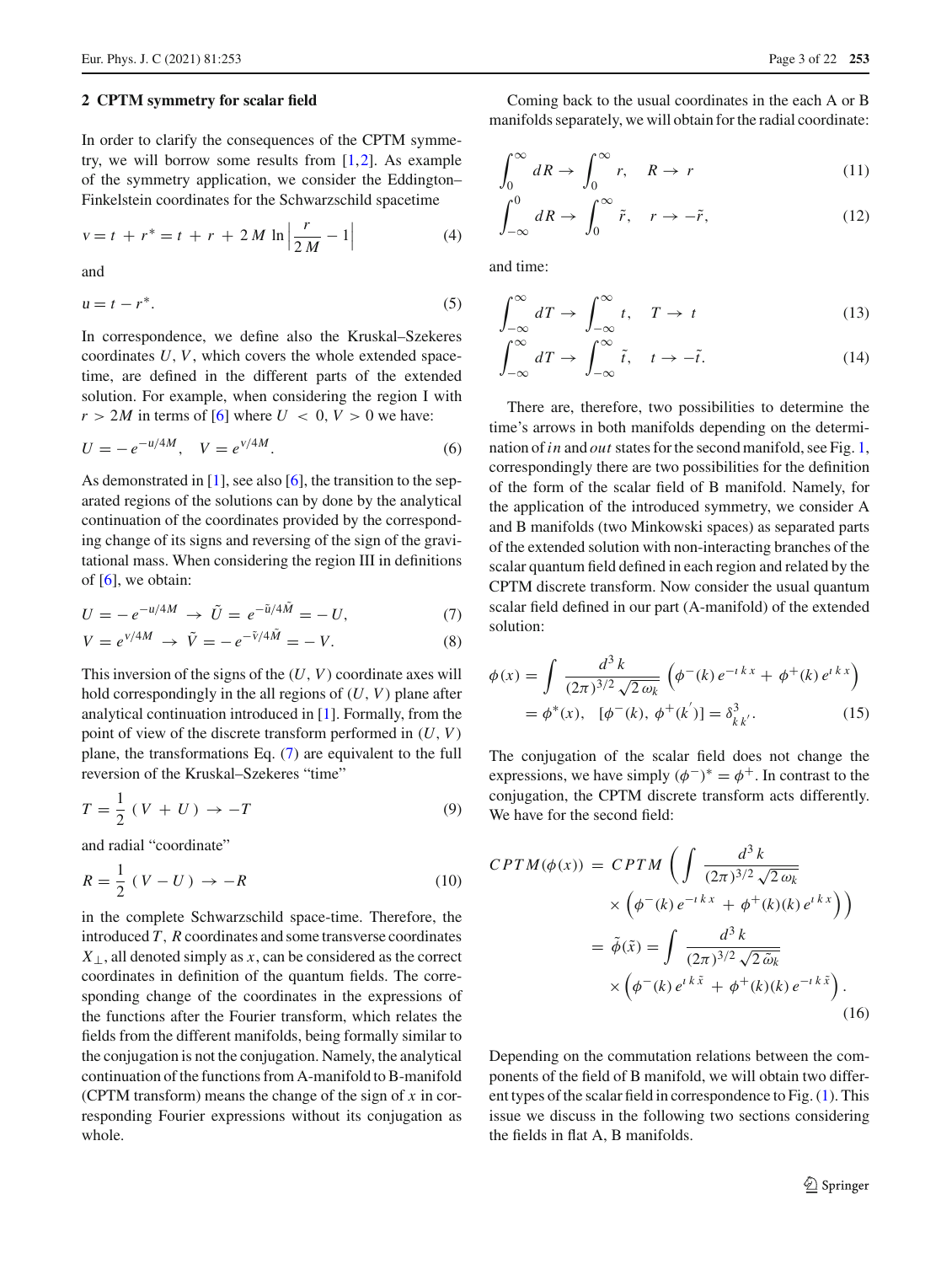<span id="page-3-1"></span>**Fig. 1** The diagram represents two different possibilities of the construction of the closed time paths



# <span id="page-3-0"></span>**3 Scalar field of B-manifold: first possibility**

As mentioned above, there are two possibilities for the definition of the B-scalar fields which we consider. We begin from

Still, the definitions above are meaningless if we do not define the vacuum states for the A and B scalar fields. There is a mutual vacuum state in our problem with the following properties:

$$
\begin{cases}\n<0|\phi^{+}=0 \quad \mathit{CPTM} \\
\phi^{+}|0\rangle \neq 0\n\end{cases}\n\overset{\tilde{\phi}^{-}}{\leftrightarrow}\n\begin{cases}\n0 \geq 0 \\
<0|\tilde{\phi}^{-}\neq 0\n\end{cases};\n\begin{cases}\n<0|\phi^{-}\neq 0 \quad \mathit{CPTM} \\
\phi^{-}|0\rangle = 0\n\end{cases}\n\overset{\tilde{\phi}^{+}}{\leftrightarrow}\n\begin{cases}\n0 \geq \neq 0 \\
<0|\tilde{\phi}^{+}=0\n\end{cases}.\n\tag{20}
$$

the obvious one, defining the B-field similarly to the definition of the usual scalar field with the vacuum state mutual for both manifolds:

$$
CPTM(\phi(x)) = CPTM\left(\int \frac{d^3k}{(2\pi)^{3/2}\sqrt{2\omega_k}}\right)
$$

$$
\times \left(\phi^-(k)e^{-i kx} + \phi^+(k)e^{i kx}\right)\right)
$$

$$
= \tilde{\phi}(\tilde{x}) = \int \frac{d^3k}{(2\pi)^{3/2}\sqrt{2\tilde{\omega}_k}}\right)
$$

$$
\times \left(\tilde{\phi}^+(k)e^{i k\tilde{x}} + \tilde{\phi}^-(k)e^{-i k\tilde{x}}\right) \quad (17)
$$

with the following properties of the annihilation and creation operators of B-scalar field:

<span id="page-3-2"></span>
$$
\begin{cases}\n\phi^{-}(k) \leftrightarrow \tilde{\phi}^{+}(k) \\
\phi^{+}(k) \leftrightarrow \tilde{\phi}^{-}(k)\n\end{cases}\n\rightarrow\n\begin{cases}\n[\tilde{\phi}^{-}(k)\tilde{\phi}^{+}(k')] = -\delta^{3}_{k k'} \\
\lt \tilde{\phi}^{-}(k)\tilde{\phi}^{+}(k') \geq -\delta^{3}_{k k'}\n\end{cases}
$$
\n(18)

and

$$
\omega(k) = \sqrt{m^2 + k^2} \rightarrow \tilde{\omega}(k) = \sqrt{m^2 + k^2}.
$$
 (19)

A general energy-momentum vector  $P_\mu$  written for the both regions of the extended manifold and averaged with respect to the mutual vacuum state now acquires the following form:

$$
\langle P^{\mu} \rangle = \frac{1}{2} \int d^{3}k k^{\mu} \left( \langle \phi^{+}(k) \phi^{-}(k) \right. \\ + \phi^{-}(k) \phi^{+}(k) \right) \\ + \langle \tilde{\phi}^{+}(k) \tilde{\phi}^{-}(k) \right. \\ + \tilde{\phi}^{-}(k) \tilde{\phi}^{+}(k) \Big| > \\ = \int d^{3}k k^{\mu} \left( \langle \phi^{+}(k) \phi^{-}(k) \rangle \right. \\ + \langle \tilde{\phi}^{+}(k) \tilde{\phi}^{-}(k) \rangle \\ + \langle \tilde{\phi}^{+}(k) \tilde{\phi}^{-}(k) \rangle \\ = \langle P_{A}^{\mu} \rangle + \langle P_{B}^{\mu} \rangle = 0. \tag{21}
$$

Here  $P_{A,B}^{\mu}$  are the energy-momentum vectors of A or B manifolds separately, we also note that

$$
CPTM( $P_A^{\mu}$ ) =  $P_B^{\mu}$  > (22)
$$

as expected. So, as a consequence of CPTM symmetry, we obtained the precise cancellation of the vacuum zero modes contributions.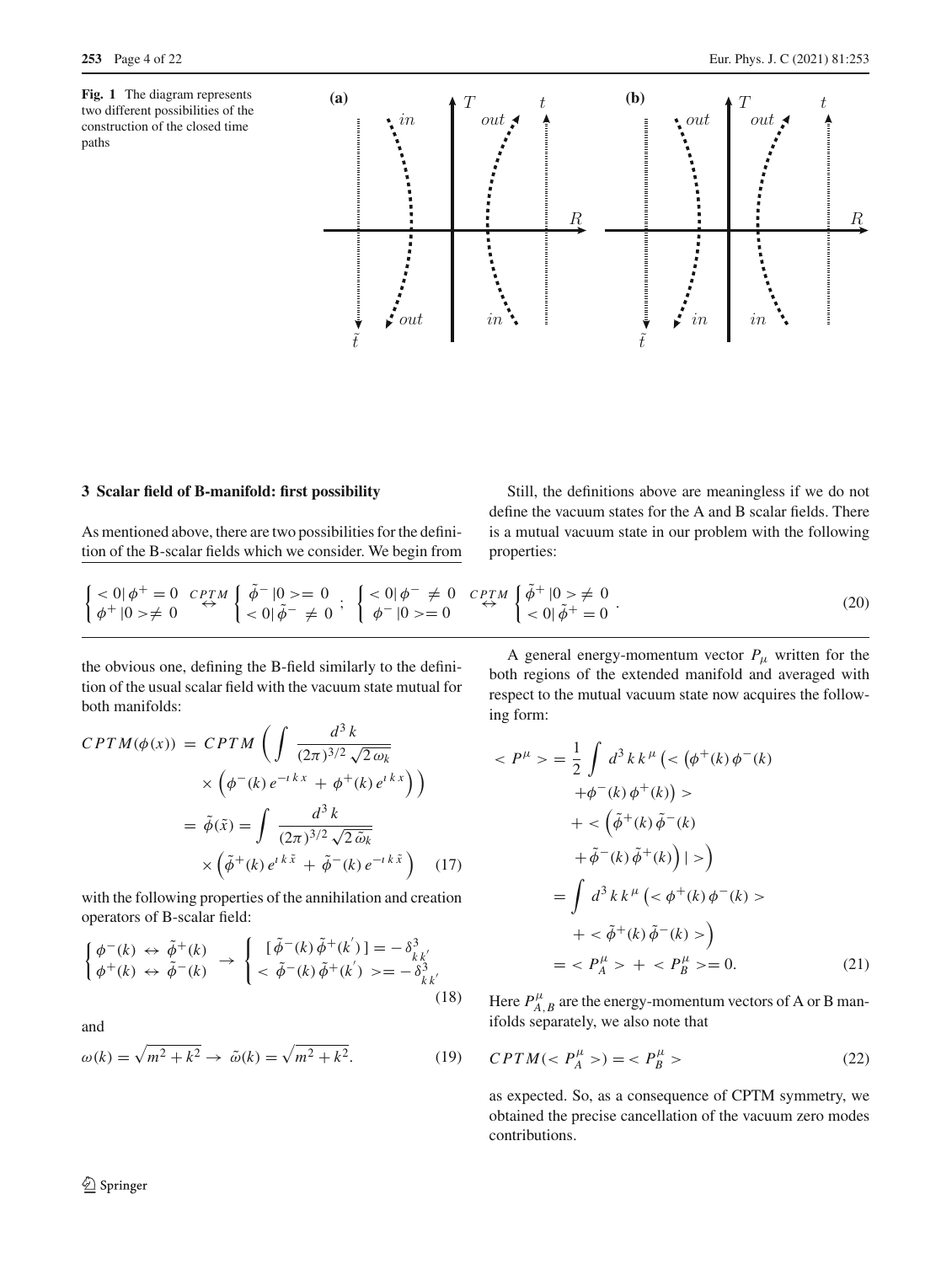The next issue we discuss in connection to the B-field is a definition of the propagators of the field. For the easier references we presented the forms of the Feynman and Dyson propagators we used in the Appendixes A. In general we need to determine the change of the propagators in respect to the CPTM transform and form of the propagator of the B-field which we will use in the calculations. Therefore, we consider the usual  $\tilde{G}_F(\tilde{x} - \tilde{y})$  propagator for the B-field, it has the following form:

<span id="page-4-1"></span>
$$
\tilde{G}_F(\tilde{x}, \tilde{y}) = -\iota \left( \theta(\tilde{x}^0 - \tilde{y}^0) < \tilde{\phi}(\tilde{x}) \tilde{\phi}(\tilde{y}) > \\ + \theta(\tilde{y}^0 - \tilde{x}^0) < \tilde{\phi}(\tilde{y}) \tilde{\phi}(\tilde{x}) > \right) = -G_F(\tilde{x}, \tilde{y}), \tag{23}
$$

see Eq. [\(18\)](#page-3-2) definitions. Alternatively we can calculate

<span id="page-4-2"></span>
$$
CPTM(G_F(x, y)) = -i \left( \theta(\tilde{y}^0 - \tilde{x}^0) CPTM(< \phi(x) \phi(y) > ) + \theta(\tilde{x}^0 - \tilde{y}^0) CPTM(< \phi(y) \phi(x) > ) \right)
$$
  

$$
= i \left( \theta(\tilde{y}^0 - \tilde{x}^0) < \phi(\tilde{y}) \phi(\tilde{x}) > + \theta(\tilde{x}^0 - \tilde{y}^0) < \phi(\tilde{x}) \phi(\tilde{y}) > \right)
$$
  

$$
= -G_F(\tilde{x}, \tilde{y}), \tag{24}
$$

that coincides with Eq.  $(23)$  answer. In Eq.  $(24)$  the following property of Wightman function under the CPTM transform is clarified:

$$
CPTM(D(x - y)) \propto CPTM\left(\n\langle \varphi^-(k)\varphi^+(k') \rangle e^{-i(kx + i k'y)}\n\right)
$$
\n
$$
= \langle \tilde{\varphi}^-(k')\tilde{\varphi}^+(k) \rangle e^{i(k\tilde{x} - i k'\tilde{y})} \tag{25}
$$

that provides

$$
CPTM(D(x - y)) = -D(\tilde{y} - \tilde{x}) = - \langle \phi(\tilde{y})\phi(\tilde{x}) \rangle
$$
\n(26)

in accordance to Eq. [\(24\)](#page-4-2).

#### <span id="page-4-0"></span>**4 Scalar field of B-manifold: second possibility**

An another way do define the B-field is to consider it as an antimatter field of A-field in respect to the sign of the mass. We define therefore:

$$
CPTM(\phi(x)) = CPTM\left(\int \frac{d^3k}{(2\pi)^{3/2}\sqrt{2\omega_k}}\right)
$$

$$
\times \left(\phi^-(k)e^{-i kx} + \phi^+(k)e^{i kx}\right)\right)
$$

$$
= \tilde{\phi}(\tilde{x}) = \int \frac{d^3k}{(2\pi)^{3/2}\sqrt{2\tilde{\omega}_k}}\right)
$$

$$
\times \left(\tilde{\phi}^-(k)e^{i k\tilde{x}} + \tilde{\phi}^+(k)e^{-i k\tilde{x}}\right) \quad (27)
$$

with the following properties of the operators:

<span id="page-4-3"></span>
$$
\begin{cases}\n\phi^{-}(k) \leftrightarrow \tilde{\phi}^{-}(k) \\
\phi^{+}(k) \leftrightarrow \tilde{\phi}^{+}(k)\n\end{cases}\n\rightarrow\n\begin{cases}\n[\tilde{\phi}^{-}(k)\tilde{\phi}^{+}(k')] = \delta_{k\,k'}^{3} \\
\langle \tilde{\phi}^{+}(k)\tilde{\phi}^{-}(k')\rangle = -\delta_{k\,k'}^{3}\n\end{cases}.
$$
\n(28)

Correspondingly we define the action of these operators on the vacuum state as following:

$$
\begin{cases}\n<0|\phi^{+}=0 \quad \mathit{CPTM} \\
\phi^{+}|0\rangle \neq 0 \quad \qquad \downarrow \quad \phi^{+}|0\rangle = 0 \\
<0|\tilde{\phi}^{+}\neq 0 \quad \downarrow \\
\left\{\n\begin{array}{l}\n<0|\phi^{-}\neq 0 \quad \mathit{CPTM} \\
\phi^{-}|0\rangle = 0\n\end{array}\n\right\} \stackrel{\pi}{\rightarrow} 0 \quad \downarrow \quad \phi^{-}|0\rangle \neq 0 \\
<0|\tilde{\phi}^{-}=0\n\end{cases} \tag{29}
$$

In this case the general energy-momentum vector  $P_\mu$  written for the both regions of the extended manifold again is defined as usual and we obtain:

$$
\langle P^{\mu} \rangle = \frac{1}{2} \int d^{3}k k^{\mu} \left( \langle \phi^{+}(k) \phi^{-}(k) + \phi^{-}(k) \phi^{+}(k) \rangle \right) \rangle
$$
  
+ 
$$
\langle \tilde{\phi}^{+}(k) \tilde{\phi}^{-}(k) + \tilde{\phi}^{-}(k) \tilde{\phi}^{+}(k) \rangle \rangle
$$
  
= 
$$
\int d^{3}k k^{\mu} \left( \langle \phi^{+}(k) \phi^{-}(k) \rangle + \langle \tilde{\phi}^{-}(k) \tilde{\phi}^{+}(k) \rangle \right)
$$
  
= 
$$
\langle P_{A}^{\mu} \rangle + \langle P_{B}^{\mu} \rangle = 0
$$
(30)

with

$$
CPTM()=~.
$$
\n(31)

as above.

Now we once more define the  $\tilde{G}_F(\tilde{x} - \tilde{y})$  propagator for the B-field, it has the following form:

<span id="page-4-4"></span>
$$
\tilde{G}_F(\tilde{x}, \tilde{y}) = -\iota \left( \theta(\tilde{x}^0 - \tilde{y}^0) < \tilde{\phi}(\tilde{x}) \, \tilde{\phi}(\tilde{y}) > \\ + \theta(\tilde{y}^0 - \tilde{x}^0) < \tilde{\phi}(\tilde{y}) \, \tilde{\phi}(\tilde{x}) > \right) = -G_D(\tilde{x}, \tilde{y}) \tag{32}
$$

which is different from the Eq.  $(23)$  expression due the Eq. [\(28\)](#page-4-3) properties of the operators. Checking the CPTM symmetry connection of the A and B fields we have:

<span id="page-4-5"></span>
$$
CPTM(G_F(x, y)) = -i \left( \theta(\tilde{y}^0 - \tilde{x}^0) CPTM( $\phi(x) \phi(y)$ )\right)
$$

$$
+ \theta(\tilde{x}^0 - \tilde{y}^0) CPTM( $\phi(y) \phi(x)$ )\right) =
$$

$$
= i \left( \theta(\tilde{y}^0 - \tilde{x}^0) < \phi(\tilde{x}) \phi(\tilde{y}) \right)
$$

$$
+ \theta(\tilde{x}^0 - \tilde{y}^0) < \phi(\tilde{y}) \phi(\tilde{x})>
$$

$$
= -G_D(\tilde{x}, \tilde{y}) \tag{33}
$$

<sup>2</sup> Springer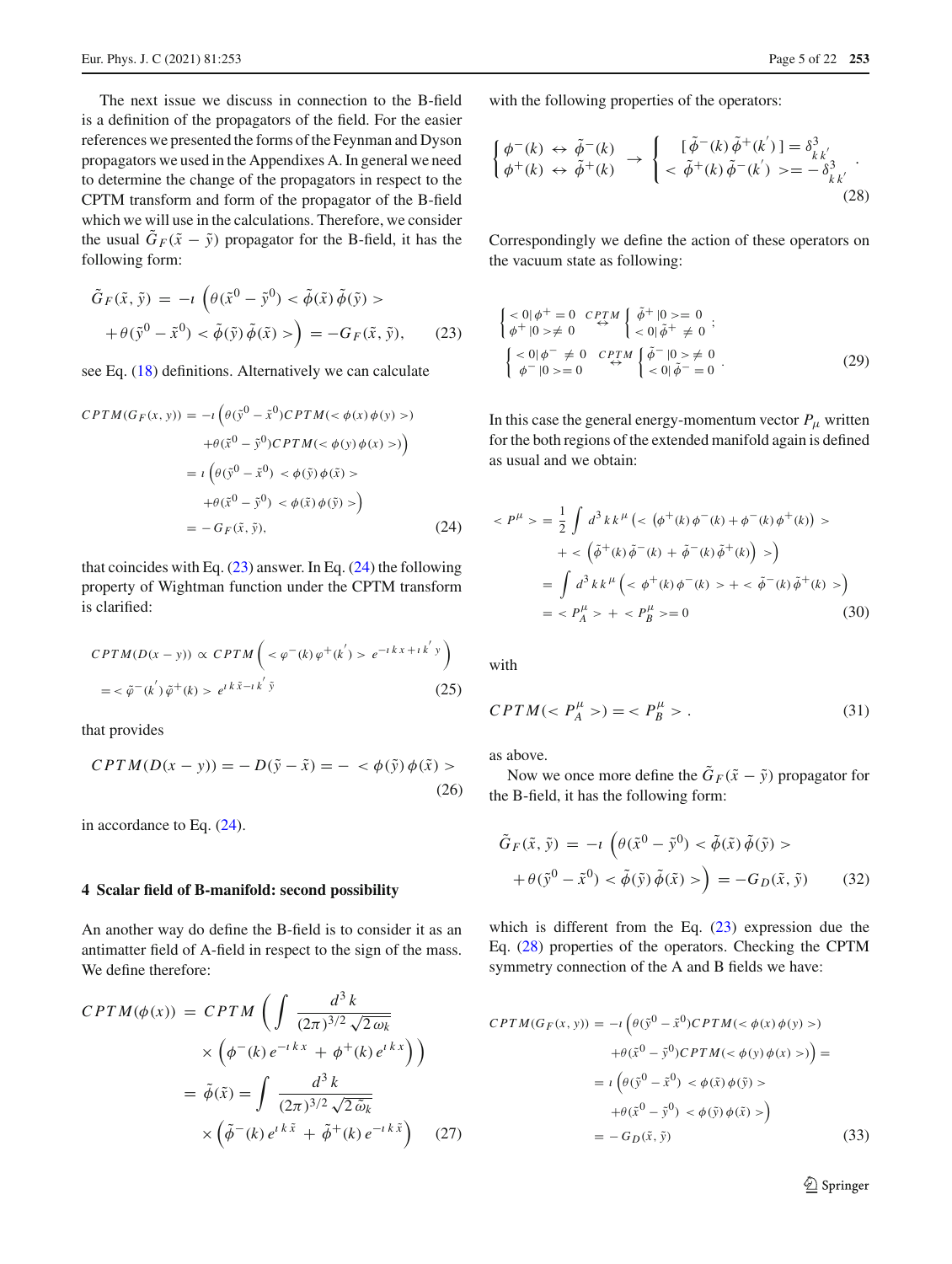as expected.<sup>[1](#page-5-1)</sup> Again, we can understand this transform as consequence of the transformation of the Wightman function under the CPTM transform:

$$
CPTM(D(x - y)) \propto CPTM\left(\langle \varphi^+(k)\varphi^-(k') \rangle e^{i(kx - i k')y}\right)
$$
  
=  $\langle \tilde{\varphi}^+(k)\tilde{\varphi}^-(k') \rangle e^{-i(k\tilde{x} + i k'\tilde{y})}$  (34)

that provides

<span id="page-5-8"></span>
$$
CPTM(D(x - y)) = -D(\tilde{x} - \tilde{y}) = - \langle \phi(\tilde{x}) \phi(\tilde{y}) \rangle.
$$
\n(35)

in correspondence to Eqs.  $(32)$ – $(33)$  result.

#### <span id="page-5-0"></span>**5 Action of the formalism: free fields with single source**

Introducing the action for the scalar fields, we use the formalism proposed in [\[2\]](#page-19-1) with the full action defined at the absence of the matter as

<span id="page-5-2"></span>
$$
S = S_{grav}(x, \tilde{x}) + S_{int}(x, \tilde{x}), \qquad (36)
$$

where

<span id="page-5-10"></span>
$$
S_{grav}(x, \tilde{x}) = -m_p^2 \int_{-\infty}^{\infty} dt \int d^3x \sqrt{-g(x)} R(x)
$$

$$
-m_p^2 \int_{-\infty}^{\infty} d\tilde{t} \int d^3\tilde{x} \sqrt{-\tilde{g}(\tilde{x})} R(\tilde{x}) \qquad (37)
$$

are separated Einstein actions defined in each A–B manifolds separately and

<span id="page-5-3"></span>
$$
S_{int} = -\sum_{i,j=A,B} m_p^2 \int d^4 x_i \sqrt{-g_i(x_i)}
$$
  
 
$$
\times \int d^4 x_j \sqrt{-g(x_j)} \xi_{ij}(x_i, x_j)
$$
 (38)

is a simplest terms which describes the gravitational interactions between the manifolds through some bi-scalar functions  $\xi_{ij}(x_i, x_j)$ , here  $x_A = x$  and  $x_B = \tilde{x}$  are defined and  $m_p^2 = 1 / 16 \pi G$  with  $c = \hbar = 1$  notations are introduced for simplicity. Without this term the system is a system for non-coupled Einstein equations for each manifold separately, whereas the interaction term in the equations determines the mutual influence of the manifolds in the form of the cosmological constant.

In order to understand the appearance of the interaction term in Eq. [\(36\)](#page-5-2) we, following to [\[2](#page-19-1)], consider the discussed above scalar fields in A-B manifolds with some physical

sources of them introduced. Now, instead Eq.  $(38)$ , we consider the action for the free non-interacting scalar fields in a curved space-time:

<span id="page-5-5"></span>
$$
S_{int} = \int d^4x \sqrt{-g} \left( \frac{1}{2} \phi G^{-1} \phi - m_p^3 f(x) \phi \right) + \int d^4\tilde{x} \sqrt{-\tilde{g}} \left( \frac{1}{2} \tilde{\phi} \tilde{G}^{-1} \tilde{x} \tilde{\phi} \mp m_p^3 \tilde{f}(\tilde{x}) \tilde{\phi} \right).
$$
\n(39)

Here we use the notations for the propagators in the curved space-time, see Appendix B. We also do not know a priori the sign for the second source in the Lagrangian, $<sup>2</sup>$  namely it</sup> is possible that  $CPTM(f) = \pm \tilde{f}$ , and further, where it will be need in that, will consider the two cases separately. Now the both fields can be expanded around their classical values:

<span id="page-5-9"></span>
$$
\phi = m_p^3 G(x, y, \Lambda) f(y) \sqrt{-g(y, \Lambda)} + \varepsilon,
$$
  

$$
\tilde{\phi} = \pm m_p^3 \tilde{G}(\tilde{x}, \tilde{y}, \tilde{\Lambda}) \tilde{f}(\tilde{y}) \sqrt{-\tilde{g}(\tilde{y}, \tilde{\Lambda})} + \tilde{\varepsilon}
$$
 (40)

that provides for the action in both cases:

<span id="page-5-6"></span>
$$
S_{int} = \frac{1}{2} \int d^4x \sqrt{-g} \,\varepsilon \, G^{-1} \,\varepsilon - \frac{m_p^6}{2} \int d^4x
$$
  
 
$$
\times \int d^4y \sqrt{-g(x)} \, f(x) \, G(x, y) \, f(y) \sqrt{-g(y)}
$$
  
 
$$
+ \frac{1}{2} \int d^4\tilde{x} \sqrt{-g} \,\tilde{\varepsilon} \, \tilde{G}^{-1} \,\tilde{\varepsilon} - \frac{m_p^6}{2}
$$
  
\n
$$
\int d^4\tilde{x} \int d^4\tilde{y} \sqrt{-\tilde{g}(\tilde{x})} \, \tilde{f}(\tilde{x}) \, \tilde{G}(\tilde{x}, \tilde{y}) \, \tilde{f}(\tilde{y}) \sqrt{-\tilde{g}(\tilde{y})}, \qquad (41)
$$

for simplicity we did not write here and further an implicit dependence of the metric on the manifold's cosmological constants. We obtain, therefore, that the first and third terms in the expression can be integrated out, whereas the second and fourth terms in the action determine the cosmological constant in the expressions through the  $G_F(x, y)$  and  $\tilde{G}_F(\tilde{x}, \tilde{y})$ propagators after the integration over  $y$  and  $\tilde{y}$  coordinates for the A and B manifolds correspondingly.

The cosmological constant in this case contributes to the usual equations of motion:

<span id="page-5-7"></span>
$$
\delta S_{\Lambda \tilde{\Lambda}} = \frac{m_p^6}{2} \int d^4 x \int d^4 y \sqrt{-g(x)} f(x)
$$
  
 
$$
\times (g_{\mu\nu} \delta g^{\mu\nu}) G(x, y) f(y) \sqrt{-g(y)}
$$
  
 
$$
- \frac{m_p^6}{2} \int d^4 x \int d^4 y \sqrt{-g(x)} f(x)
$$
  
 
$$
\times (\delta G(x, y) f(y)) \sqrt{-g(y)} + \frac{m_p^6}{2} \int d^4 \tilde{x}
$$
  
 
$$
\times \int d^4 \tilde{y} \sqrt{-\tilde{g}(\tilde{x})} \tilde{f}(\tilde{x})
$$

<span id="page-5-1"></span><sup>1</sup> We notice, that in both cases the kinetic term for the B scalar field is negative. Nevertheless, these fields are not ghost fields widely used in the theories of dark matter. Our A and B fields are present on the separated manifolds and negative sign of the B field is due a choice of the positive direction for the time and radial coordinates, we juxtapose everything with the directions in our chosen A manifold.

<span id="page-5-4"></span><sup>&</sup>lt;sup>2</sup> We introduced in Eq. [\(39\)](#page-5-5) the undefined function  $f(x) = \tilde{f}(\tilde{x})$  as a source of the scalar field. Further, where the form of the function does not matter, we will take it equal to 1.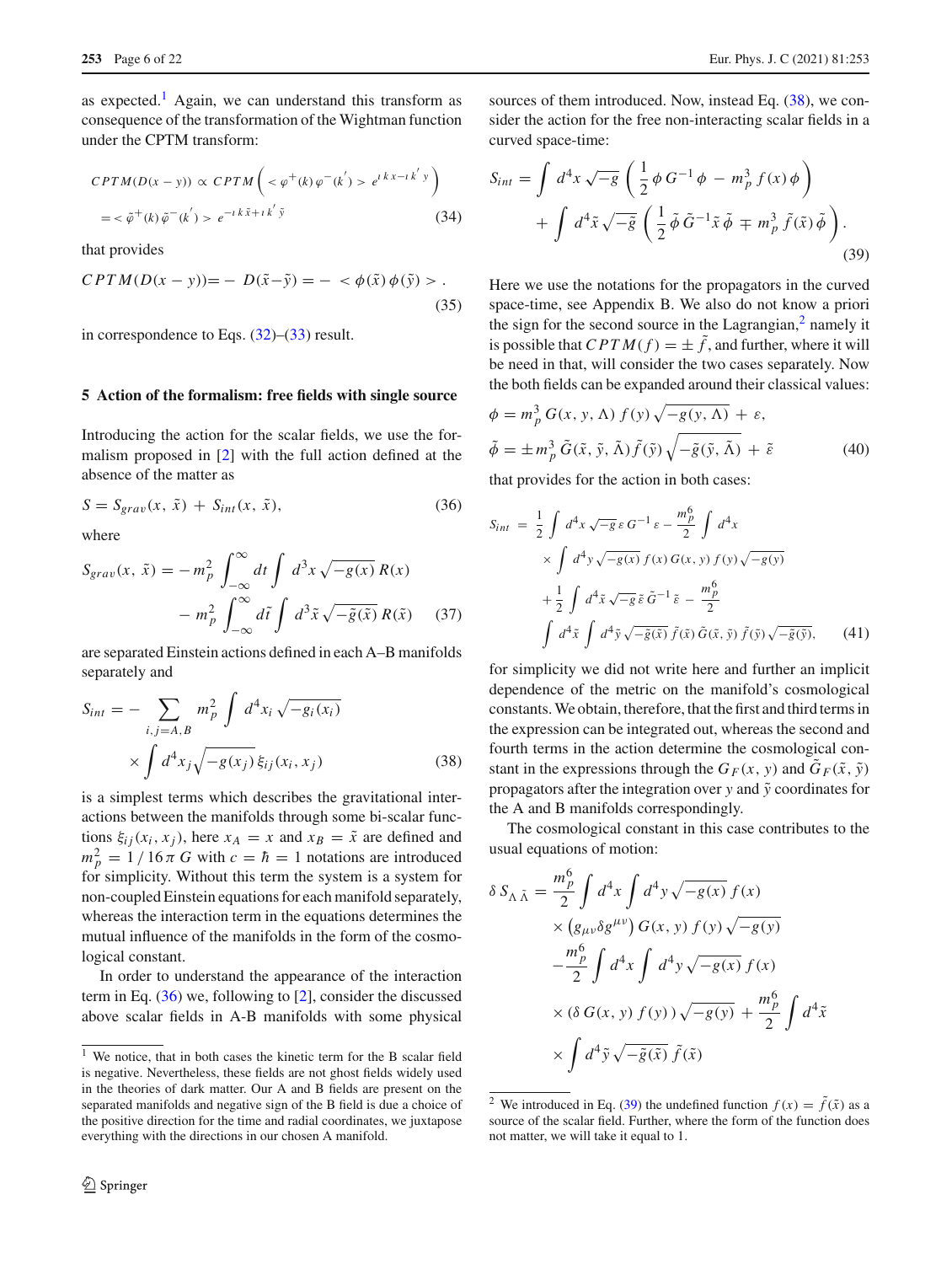$$
\times (\tilde{g}_{\mu\nu}\delta\tilde{g}^{\mu\nu}) \tilde{G}(\tilde{x}, \tilde{y}) \tilde{f}(\tilde{y}) \sqrt{-\tilde{g}(\tilde{y})} \n- \frac{m_p^6}{2} \int d^4 \tilde{x} \int d^4 \tilde{y} \sqrt{-\tilde{g}(\tilde{x})} \tilde{f}(\tilde{x}) \n\times (\delta \tilde{G}(\tilde{x}, \tilde{y})) \tilde{f}(\tilde{y}) \sqrt{-\tilde{g}(\tilde{y})} \n= m_p^2 \int d^4 x \sqrt{-g(x)} (g_{\mu\nu}\delta g^{\mu\nu}) \Lambda(x) \n- 2 m_p^2 \int d^4 x \sqrt{-g(x)} \delta \Lambda(x) \n+ m_p^2 \int d^4 \tilde{x} \sqrt{-\tilde{g}(\tilde{x})} (\tilde{g}_{\mu\nu}\delta\tilde{g}^{\mu\nu}) \tilde{\Lambda}(\tilde{x}) \n- 2 m_p^2 \int d^4 \tilde{x} \sqrt{-\tilde{g}(\tilde{x})} \delta \tilde{\Lambda}(\tilde{x})
$$
\n(42)

which is correct when we take zero cosmological constant in the metrics in r.h.s. of Eq. [\(41\)](#page-5-6), see Appendix B. Here, in Eq. [\(42\)](#page-5-7), the propagators must be understood as the full ones in the curved space-time, again see Appendix B definitions. In general, if we want a precise equation for the cosmological constants, then we have also to account a presence of them in the metric and or to resolve the equations as whole, obtaining a non-perturbative solution, or use Eq. [\(B.15\)](#page-19-13) prescription obtaining perturbative solution for the constants. To the first approximation, we obtain:

<span id="page-6-1"></span>
$$
\Lambda(x) + \tilde{\Lambda}(\tilde{x}) = \frac{m_{\tilde{p}}^4}{4} \left( f(x) \int d^4 y G(x, y, \Lambda) f(y) \sqrt{-g(y, \Lambda)} \right.\left. + \tilde{f}(\tilde{x}) \int d^4 \tilde{y} \tilde{G}(\tilde{x}, \tilde{y}, \tilde{\Lambda}) \tilde{f}(\tilde{y}) \sqrt{-\tilde{g}(\tilde{y}, \tilde{\Lambda})} \right)\n= \frac{m_p^4}{4} \left( f(x) \int d^4 y G(x, y) f(y) \sqrt{-g(y)} \right.\left. + \tilde{f}(\tilde{x}) \int d^4 \tilde{y} \tilde{G}(\tilde{x}, \tilde{y}) \tilde{f}(\tilde{y}) \sqrt{-\tilde{g}(\tilde{y})} \right)
$$
\n(43)

where as propagators we take Eq.  $(B.6)$  expression for the full propagators with corresponding definition of "bare" propagators for A and B manifolds.

For the case of the first type of scalar fields, preserving in Eq.  $(43)$  the leading terms from Eq.  $(\underline{B.6})$  with respect to the flat propagators, we obtain:

<span id="page-6-3"></span>
$$
\Lambda(x) = \frac{m_p^4}{4} f(x) \int d^4 y \sqrt{-g(y)} G(x, y) f(y)
$$
  
= 
$$
\frac{m_p^4}{4} f(x) \int d^4 y \sqrt{-g(y)} G_F(x, y) f(y)
$$
  

$$
\tilde{\Lambda}(x) = \frac{m_p^4}{4} \tilde{f}(x) \int d^4 y \sqrt{-g(y)} \tilde{G}(x, y) \tilde{f}(y)
$$
  
= 
$$
-\frac{m_p^4}{4} \tilde{f}(x) \int d^4 y \sqrt{-g(y)} G_F(x, y) \tilde{f}(y).
$$
 (44)

We have therefore to this order of precision

$$
\Lambda = -\tilde{\Lambda}.\tag{45}
$$

Nevertheless, effectively, in the Lagrangian, we have for these terms

$$
\Lambda + \tilde{\Lambda} = 0 \tag{46}
$$

and the constants do not appear in the action in this perturbative order. The first non-trivial contribution in the Lagrangian, therefore, will be given by the quadratic with respect to the flat propagators terms in Eq.  $(B.6)$  expression.

In the case of the second type of the fields, also keeping in the Eq.  $(43)$  only the first non-vanishing terms from Eq.  $(B.6)$ , we obtain:

<span id="page-6-4"></span>
$$
\Lambda(x) = \frac{m_p^4}{4} f(x) \int d^4 y \sqrt{-g(y)} G_F(x, y) f(y)
$$

$$
\tilde{\Lambda}(x) = -\frac{m_p^4}{4} \tilde{f}(\tilde{x}) \int d^4 y \sqrt{-g(y)} G_D(x, y) \tilde{f}(\tilde{y}) \quad (47)
$$

that provides

$$
\Lambda(x) = \tilde{\Lambda}^*(x),\tag{48}
$$

see again Appendix A for the definitions of the propagators in the flat space-time.

# <span id="page-6-0"></span>**6 Action of the formalism: free fields with double sources**

In the previous section we consider the simplest Lagrangian of the free scalar fields, there is no interacting between them in the Lagrangian. Further, due the closed time path introduced in the action, such term will arise correspondingly to the Keldysh formalism prescription. Nevertheless, in the Keldysh approach, the contribution of this kinetic term in the effective action begins from one loop of the corresponding propagator and, therefore, it's contribution is small in general. So, as we obtained in the previous section, see Eq. [\(41\)](#page-5-6), in the previous case there are no interactions between the A and B manifolds but only self-interactions between the points of the same manifolds. In order to introduce the interactions, in this section we consider a more complicated version of Eq. [\(39\)](#page-5-5) with two sources for the scalar fields present as following:

<span id="page-6-2"></span>
$$
S_{int} = \int d^4x \sqrt{-g} \left( \frac{1}{2} \phi G^{-1} \phi m_p^3 f(x) \phi - \xi m_p^3 f(x) \tilde{\phi} \right)
$$

$$
+ \int d^4 \tilde{x} \sqrt{-\tilde{g}} \left( \frac{1}{2} \tilde{\phi} \tilde{G}^{-1} \tilde{x} \tilde{\phi} \right)
$$

$$
- \tilde{\xi} m_p^3 \tilde{f}(\tilde{x}) \tilde{\phi} - \xi \tilde{\xi} m_p^3 \tilde{f}(\tilde{x}) \phi \right), \qquad (49)
$$

the parameters  $\xi = \pm 1$  and  $\xi = \pm 1$  are defined here independently and the sign of *f* is undefined, it can be positive or negative, whereas the sign of  $\tilde{f}$  is strictly positive. We solve the equations of motion and obtain the classical solutions for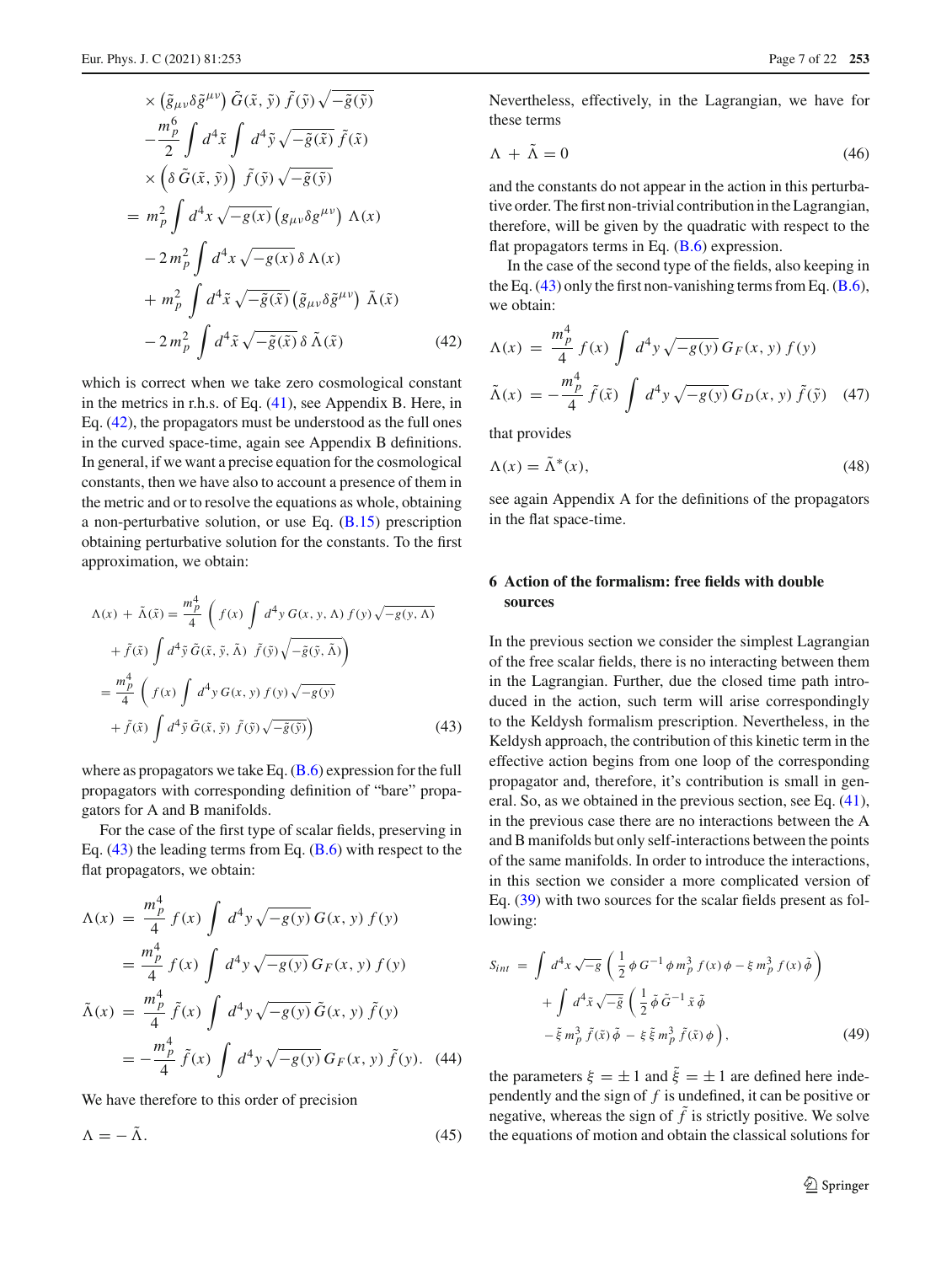the fields:

$$
\phi = m_p^3 G(x, y, \Lambda) \left( f(y) \sqrt{-g(y, \Lambda)} + \xi \tilde{\xi} \tilde{f}(y) \sqrt{-\tilde{g}(y, \tilde{\Lambda})} \right) + \varepsilon = \phi_{cl} + \varepsilon, \qquad (50)
$$

$$
\tilde{\phi} = m_p^3 \tilde{G}(\tilde{x}, \tilde{y}, \tilde{\Lambda}) \left( \tilde{\xi} \tilde{f}(\tilde{y}) \sqrt{-\tilde{g}(\tilde{y}, \tilde{\Lambda})} \right) \n+ \xi f(\tilde{y}) \sqrt{-g(\tilde{y}, \Lambda)} \bigg) + \tilde{\varepsilon} = \tilde{\phi}_{cl} + \tilde{\varepsilon}.
$$
\n(51)

Performing the usual calculations we will obtain for the Eq. [\(49\)](#page-6-2) expression:

<span id="page-7-0"></span>
$$
S_{int} = \frac{1}{2} \int d^4x \sqrt{-g} \,\varepsilon \, G^{-1} \, \varepsilon - \frac{m_p^6}{2} \int d^4x
$$
  
\n
$$
\times \int d^4y \sqrt{-g(x)} \, f(x) \, G(x, y) \, f(y) \sqrt{-g(y)}
$$
  
\n
$$
- \frac{m_p^6}{2} \int d^4x \int d^4y \sqrt{-\tilde{g}(x)}
$$
  
\n
$$
\times \tilde{f}(x) \, G(x, y) \, \tilde{f}(y) \sqrt{-\tilde{g}(y)}
$$
  
\n
$$
+ \frac{1}{2} \int d^4\tilde{x} \sqrt{-g} \, \tilde{\varepsilon} \, \tilde{G}^{-1} \, \tilde{\varepsilon} - \frac{m_p^6}{2} \int d^4\tilde{x}
$$
  
\n
$$
\times \int d^4\tilde{y} \sqrt{-\tilde{g}(\tilde{x})} \, \tilde{f}(\tilde{x}) \, \tilde{G}(\tilde{x}, \tilde{y}) \, \tilde{f}(\tilde{y})
$$
  
\n
$$
\times \sqrt{-\tilde{g}(\tilde{y})} - \frac{m_p^6}{2} \int d^4\tilde{x} \int d^4\tilde{y} \sqrt{-g(\tilde{x})} \, f(\tilde{x})
$$
  
\n
$$
\times \tilde{G}(\tilde{x}, \tilde{y}) \, f(\tilde{y}) \sqrt{-g(\tilde{y})}
$$
  
\n
$$
-m_p^6 \, \xi \, \tilde{\xi} \int d^4x \int d^4\tilde{y} \sqrt{-g(x)} \, f(x) \, G(x, \tilde{y}) \, \tilde{f}(\tilde{y})
$$
  
\n
$$
\times \sqrt{-\tilde{g}(\tilde{y})} - m_p^6 \, \xi \, \tilde{\xi} \int d^4x \int d^4\tilde{y}
$$
  
\n
$$
\times \sqrt{-g(x)} \, f(x) \, \tilde{G}(x, \tilde{y}) \, \tilde{f}(\tilde{y}) \sqrt{-\tilde{g}(\tilde{y})}, \qquad (52)
$$

for the simplicity we omit a dependence on the constants inside the r.h.s. of the expression. Now we see that there is an interaction term between the manifolds in correspondence to Eq. [\(38\)](#page-5-3) definition. There are two cases we consider separately. For  $\xi = -\tilde{\xi} = \pm 1$  values of the parameters, we have:

$$
\phi_{cl} = m_p^3 G(x, y, \Lambda) \left( f(y) \sqrt{-g(y, \Lambda)} - \tilde{f}(y) \sqrt{-\tilde{g}(y, \tilde{\Lambda})} \right),
$$
\n(53)

$$
\tilde{\phi}_{cl} = \pm m_p^3 \tilde{G}(\tilde{x}, \tilde{y}, \tilde{\Lambda}) \times \left( f(\tilde{y}) \sqrt{-g(\tilde{y}, \Lambda)} - \tilde{f}(\tilde{y}) \sqrt{-\tilde{g}(\tilde{y}, \tilde{\Lambda})} \right). \quad (54)
$$

We see, that when  $f(y)\sqrt{-g(y,\Lambda)} = \tilde{f}(y)\sqrt{-\tilde{g}(y,\tilde{\Lambda})}$  the expressions are trivial, but this equality is not requested in general and especially when the constants in √−*<sup>g</sup>* are nonzero and different, the Eq. [\(1\)](#page-0-0) symmetry is precise only for the zero cosmological constants. Now, in order to define the cosmological constants from Eq. [\(49\)](#page-6-2) interaction term to the first perturbative order of precision, we will make the following. We will keep in Eq. [\(52\)](#page-7-0) first order propagators, i.e. the flat ones, and will perform variation with respect to  $g$  and  $\tilde{g}$ separately. Only after the variation will be taken we will set in the r.h.s. of the equations zero cosmological constants and will consider remaining integrals without their connection to  $x$  and  $\tilde{x}$  variables using Eq. [\(1\)](#page-0-0) symmetry. We will obtain then:

<span id="page-7-1"></span>
$$
\Lambda(x) = -\frac{m_p^4}{4} f(x) \int d^4 y \sqrt{-g(y)} (G(x, y) + \tilde{G}(x, y)) \left( \tilde{f}(y) - f(y) \right)
$$

$$
\tilde{\Lambda}(x) = \frac{m_p^4}{4} \tilde{f}(x) \int d^4 y \sqrt{-g(y)} (G(x, y) + \tilde{G}(x, y)) \left( \tilde{f}(y) - f(y) \right). \tag{55}
$$

As we see, in flat manifold for the first kind of the scalar fields, Eq. [\(24\)](#page-4-2)  $\Lambda = \tilde{\Lambda} = 0$  whereas for second type of the fields we will obtain here  $\Lambda = -\tilde{\Lambda}$  with relative sign depend on the sign of  $\tilde{f} - f$  difference.

Correspondingly, when  $\xi = \tilde{\xi} = \pm 1$ , we obtain then:

<span id="page-7-3"></span>
$$
\phi_{cl} = m_p^3 G(x, y, \Lambda) \left( f(y) \sqrt{-g(y, \Lambda)} + \tilde{f}(y) \sqrt{-\tilde{g}(y, \tilde{\Lambda})} \right),
$$
  
\n
$$
\tilde{\phi}_{cl} = \pm m_p^3 \tilde{G}(\tilde{x}, \tilde{y}, \tilde{\Lambda})
$$
\n(56)

$$
\times \left( f(\tilde{y})\sqrt{-g(\tilde{y},\Lambda)} + \tilde{f}(\tilde{y})\sqrt{-\tilde{g}(\tilde{y},\tilde{\Lambda})} \right) \quad (57)
$$

and for the cosmological constants

<span id="page-7-2"></span>
$$
\Lambda(x) = -\frac{m_p^4}{4} f(x) \int d^4 y \sqrt{-g(y)} (G(x, y) \n+ \tilde{G}(x, y) \Big) (\tilde{f}(y) + f(y)) \n\tilde{\Lambda}(x) = -\frac{m_p^4}{4} \tilde{f}(x) \int d^4 y \sqrt{-g(y)} (G(x, y) \n+ \tilde{G}(x, y) \Big) (\tilde{f}(y) + f(y)).
$$
\n(58)

For the first kind of the scalar fields, Eq. [\(24\)](#page-4-2), for the flat case again  $\Lambda = \tilde{\Lambda} = 0$ , whereas for second type of the fields we obtain  $\Lambda = \tilde{\Lambda}$  with the relative sign depend on sign of f.

# **7 Possible forms of the interactions of the fields in the Lagrangian**

With the hekp of the introduced CPTM symmetry we can unambiguously determine the possible forms of the interac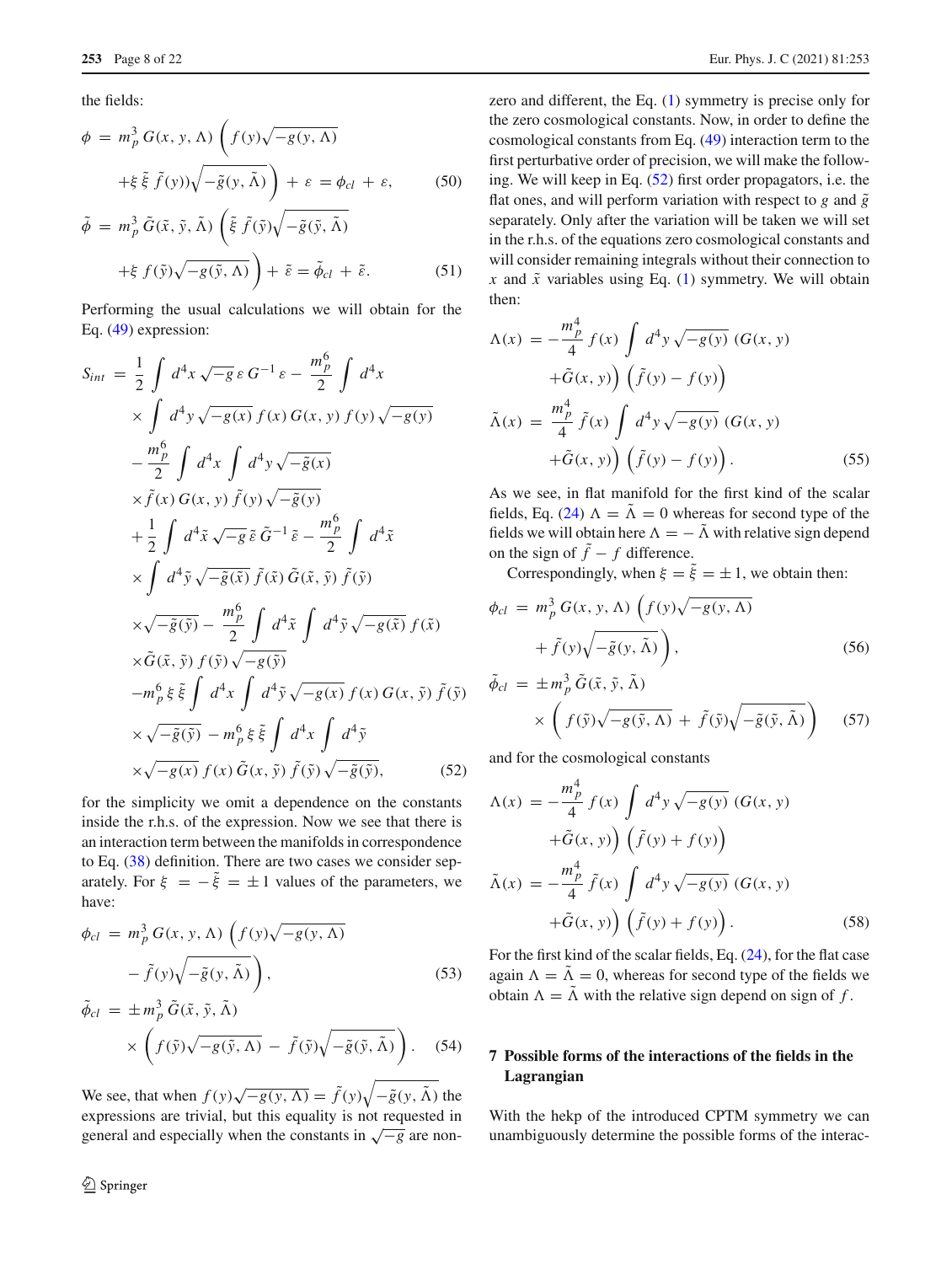tions between the scalar fields in the Lagrangian. Namely, there is a request that the symmetry between the classical fields must be preserved in the general Lagrangian at the case of zero cosmological constants. Therefore we can consider the connection of the possible interactions terms in the Lagrangian basing on the properties of classical fields and propagators of two flat manifolds. Consider for example the first type of the scalar fields

<span id="page-8-1"></span>
$$
\phi_{cl} = -\phi_{cl} \tag{59}
$$

and connection between the propagators given by Eq. [\(24\)](#page-4-2) which we suppose to be correct in the case of the flat manifold or in the case of the metric without the cosmological constant. Therefore, the request of CPTM symmetry leads to the following connection between the possible interaction terms in the Lagrangians of A and B manifolds:

<span id="page-8-2"></span>
$$
\begin{cases} \lambda_{2n+1} \phi_{cl}^{2n+1}(x) \to -\lambda_{2n+1} \tilde{\phi}_{cl}^{2n+1}(\tilde{x}) \\ \lambda_{2(n+1)} \phi_{cl}^{2(n+1)}(x) \to \lambda_{2(n+1)} \tilde{\phi}_{cl}^{2(n+1)}(\tilde{x}) \end{cases}; n = 1, 2, ..., (60)
$$

in correspondence to the form of Eq. [\(59\)](#page-8-1) transformation. Now we consider the second possibility of the connection between the classical fields:

$$
\phi_{cl} = \phi_{cl}.\tag{61}
$$

The consequence of that relation between the classical fields solutions is that now we have instead Eq. [\(60\)](#page-8-2):

<span id="page-8-6"></span>
$$
\lambda_n \phi_{cl}^n(x) \to \lambda_n \tilde{\phi}_{cl}^n(\tilde{x}), \quad n = 3, 4, \dots
$$
 (62)

for the possible interacting terms of the fields in the Lagrangian of the approach.

For the second choice of the scalar field in the problem, we have to put attention that in momentum space

$$
(-G_D) = G_F^*,\tag{63}
$$

see Appendix A definitions. Therefore we have to the first approximation:

<span id="page-8-3"></span>
$$
\tilde{\phi}_{cl} = \phi_{cl}^*.\tag{64}
$$

The Eq. [\(64\)](#page-8-3) transformation rule, in turn, dictates the transformations of the possible interaction terms in the Lagrangians. We obtain:

<span id="page-8-7"></span>
$$
\iota \lambda_n \phi_{cl}^n(x) \to -\iota \lambda_n \tilde{\phi}_{cl}^n(\tilde{x}), \ \ n = 3, 4, \ \ldots, \tag{65}
$$

in full correspondence to the closed time path (Keldysh) formalism of non-equilibrium condensed matter physics, [\[54](#page-20-6)– [60\]](#page-20-7) for example. For the second case when

<span id="page-8-4"></span>
$$
\tilde{\phi}_{cl} = -\phi_{cl}^* \tag{66}
$$

we have to define

<span id="page-8-8"></span>
$$
i\lambda_n \phi_{cl}^n(x) \to i (-1)^{n+1} \lambda_n \tilde{\phi}_{cl}^n(\tilde{x}), \quad n = 3, 4, ..., (67)
$$

in correspondence to Eq. [\(66\)](#page-8-4).

For the further applications we denote the Lagrangians considered here as cases  $1 - a$ ,  $1 - b$  and  $2 - a$ ,  $2 - b$  correspondingly to the order of their appearance in the section.

#### <span id="page-8-0"></span>**8 Action of the formalism: interacting free fields**

Following the analogy with Keldysh formalism, now we introduce an interaction between the free fields of different manifolds. Again, introducing in the Lagrangian corresponding interaction terms between the fields of different manifolds we consider separately the cases of two different types of scalar fields. Also, here we do not include in the Lagrangian the source terms, they are not important for the further results.

First of all consider  $1 - a$  and  $1 - b$  Lagrangians in the case of flat A, B manifolds. As usual we define the following Wightman functions:

<span id="page-8-5"></span>
$$
\Delta_{>}(x, y) = -\iota D(x - y), \quad \tilde{\Delta}_{>}(\tilde{x}, \tilde{y}) = \iota D(\tilde{y} - \tilde{x}) = -\Delta_{<}(\tilde{x}, \tilde{y}),
$$
\n(68)

see Eq. [\(35\)](#page-5-8) definition. We, therefore, define the interaction part of the action *Sint* as:

$$
S_{int} = \frac{1}{2} \int d^4x \sqrt{-g} \, (\phi \, \tilde{\phi}) \left( \frac{G_F^{-1}}{\tilde{\Delta}_>^{-1}} \frac{\Delta_{>1}^{-1}}{\tilde{G}_F^{-1}} \right) \left( \frac{\phi}{\tilde{\phi}} \right)
$$

$$
- \int d^4x \sqrt{-g} \, (\phi \, \tilde{\phi}) \left( \frac{m_p^3 + J_1}{\pm \left( m_p^3 + J_2 \right)} \right). \tag{69}
$$

Here we introduced the auxiliary currents  $J_1$  and  $J_2$  in order to check the appearance of the additional Green's functions in the problem. After the integration we obtain:

$$
S_{int} = -\frac{m_p^6}{2} \int d^4x \int d^4y \sqrt{-g} G_F(x, y) \sqrt{-g}
$$
  
\n
$$
-\frac{m_p^6}{2} \int d^4\tilde{x} \int d^4\tilde{y} \sqrt{-g} \tilde{G}_F(\tilde{x}, \tilde{y}) \sqrt{-g}
$$
  
\n
$$
-\frac{m_p^3}{2} \int d^4x \int d^4y \sqrt{-g} J_1 G_F(x, y) J_1 \sqrt{-g}
$$
  
\n
$$
-\frac{m_p^3}{2} \int d^4\tilde{x} \int d^4\tilde{y} \sqrt{-g} J_2 \tilde{G}_F(\tilde{x}, \tilde{y}) J_2 \sqrt{-g}
$$
  
\n
$$
-\frac{m_p^6}{2} \int d^4x \int d^4y \sqrt{-g} (\Delta_>(x, y))
$$
  
\n
$$
+\tilde{\Delta}_>(y, x)) \sqrt{-g} \mp
$$
  
\n
$$
+\tilde{\Delta}_>(y, x)) J_1 \sqrt{-g} \mp
$$
  
\n
$$
+\tilde{\Delta}_>(y, x)) J_1 \sqrt{-g} \mp
$$
  
\n
$$
+\tilde{\Delta}_>(y, x)) J_1 \sqrt{-g} \mp
$$
  
\n
$$
+\tilde{\Delta}_>(y, x)) J_1 \sqrt{-g} \mp
$$
  
\n
$$
+\tilde{\Delta}_>(y, x)) J_1 \sqrt{-g} \mp
$$

<sup>2</sup> Springer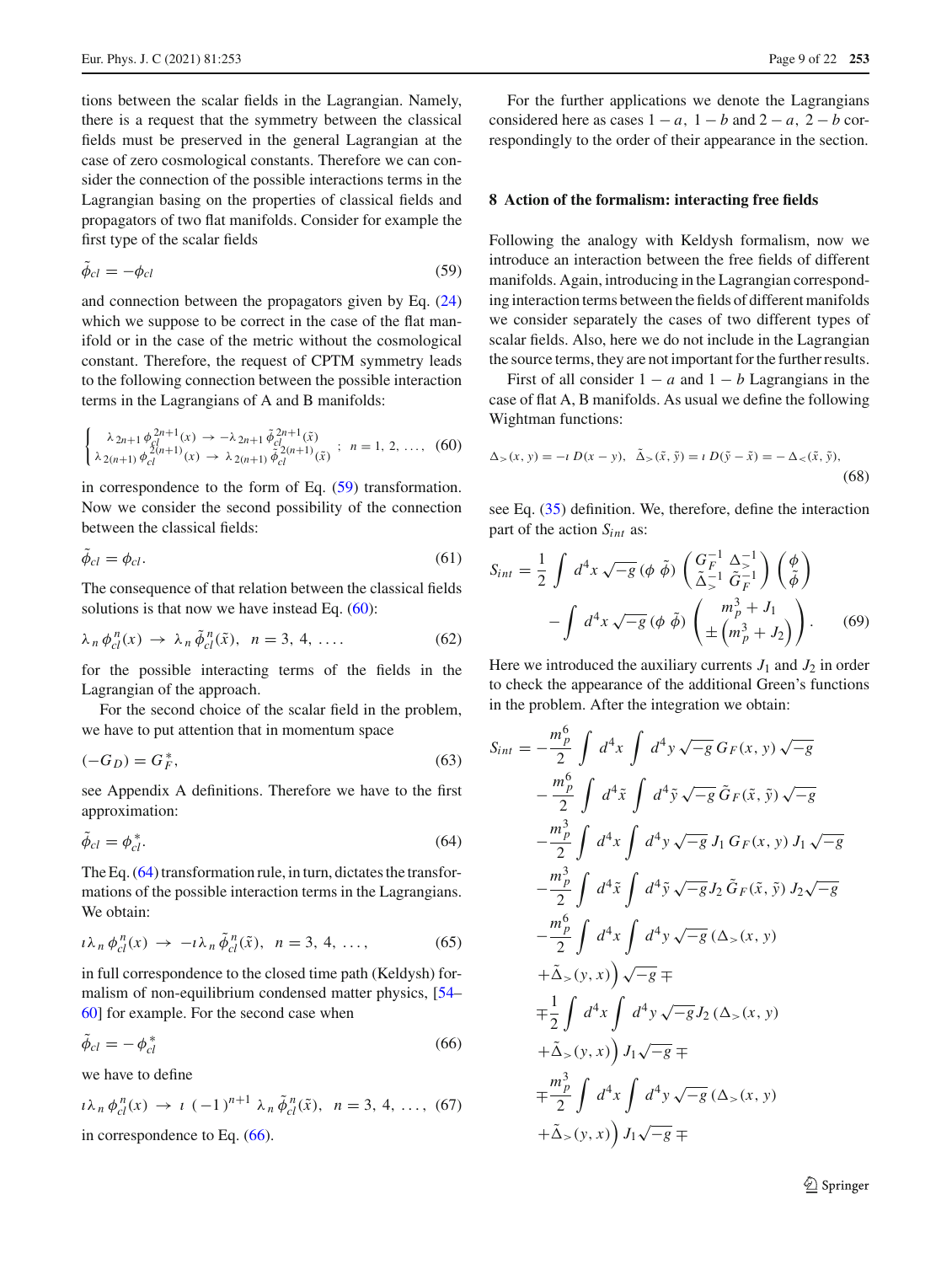$$
\mp \frac{m_p^3}{2} \int d^4x \int d^4y \sqrt{-g} \left(\Delta_>(x, y) + \tilde{\Delta}_>(y, x)\right) J_2 \sqrt{-g}.
$$
\n(70)

Taking into account that

<span id="page-9-1"></span>
$$
\Delta_{>}(x, y) + \tilde{\Delta}_{>}(y, x) = \Delta_{>}(x, y) - \Delta_{<}(y, x) = 0, \quad (71)
$$

see Eq.  $(68)$ , we obtain:

$$
S_{int} = -\frac{m_p^6}{2} \int d^4x \int d^4y \sqrt{-g} \, G_F(x, y) \sqrt{-g} -\frac{m_p^6}{2} \int d^4\tilde{x} \int d^4\tilde{y} \sqrt{-g} \, \tilde{G}_F(\tilde{x}, \tilde{y}) \sqrt{-g} - -\frac{m_p^3}{2} \int d^4x \int d^4y \sqrt{-g} \, J_1 \, G_F(x, y) \, J_1 \sqrt{-g} -\frac{m_p^3}{2} \int d^4\tilde{x} \int d^4\tilde{y} \sqrt{-g} \, J_2 \, \tilde{G}_F(\tilde{x}, \tilde{y}) \, J_2 \sqrt{-g}.
$$
 (72)

The answer demonstrate that there is no Keldysh like interactions between the flat A and B manifolds in the case of 1−*a* and  $1 - b$  Lagrangians. If we will not introduce the interaction potential between the scalar fields we will stay with two non-interacting scalar fields which provide the cancellation of mutual classical zero modes but not interact anymore. The situation can be different if we will account generated non-zero cosmological constants. In this case, thee quality Eq. [\(71\)](#page-9-1) can be not correct anymore, instead will have:

$$
\Delta_{>}(x, y, \Lambda) + \Delta_{>}(y, x, \Lambda)
$$
  
=  $(\partial_{\Lambda} \Delta_{>}(x, y, \Lambda))_{\Lambda=0} \Lambda$   
 $-(\partial_{\tilde{\Lambda}} \Delta_{<}(y, x, \tilde{\Lambda}))_{\tilde{\Lambda}=0} \tilde{\Lambda} \neq 0,$  (73)

and some interaction between the manifolds will arise.

Now we consider 2 − *a* and 2 − *b* Lagrangians. Again we define the Wightman functions:

<span id="page-9-2"></span>
$$
\Delta_{>}(x, y) = -\iota D(x - y), \quad \tilde{\Delta}_{>}(\tilde{x}, \tilde{y}) = \iota D(\tilde{x} - \tilde{y}) = -\Delta_{>}(\tilde{x}, \tilde{y}),\tag{74}
$$

see Eq. [\(35\)](#page-5-8). Repeating the same calculations as above we will obtain:

$$
S_{int} = -\frac{m_p^6}{2} \int d^4x \int d^4y \sqrt{-g} G_F(x, y) \sqrt{-g}
$$
  

$$
-\frac{m_p^6}{2} \int d^4\tilde{x} \int d^4\tilde{y} \sqrt{-g} \tilde{G}_F(\tilde{x}, \tilde{y}) \sqrt{-g}
$$
  

$$
-\frac{m_p^3}{2} \int d^4x \int d^4y \sqrt{-g} J_1 G_F(x, y) J_1 \sqrt{-g}
$$
  

$$
-\frac{m_p^3}{2} \int d^4\tilde{x} \int d^4\tilde{y} \sqrt{-g} J_2 \tilde{G}_F(\tilde{x}, \tilde{y}) J_2 \sqrt{-g}
$$
  

$$
-\frac{m_p^6}{2} \int d^4x \int d^4y \sqrt{-g} (\Delta_z(x, y))
$$

$$
+\tilde{\Delta}_{>}(y, x)\tilde{\sigma}_{g} =
$$
  
\n
$$
\mp \frac{1}{2} \int d^{4}x \int d^{4}y \sqrt{-g} J_{2}(\Delta_{>}(x, y))
$$
  
\n
$$
+\tilde{\Delta}_{>}(y, x)\tilde{\sigma}_{g} =
$$
  
\n
$$
\mp \frac{m_{p}^{3}}{2} \int d^{4}x \int d^{4}y \sqrt{-g} (\Delta_{>}(x, y))
$$
  
\n
$$
+\tilde{\Delta}_{>}(y, x)\tilde{\sigma}_{g} =
$$
  
\n
$$
\mp \frac{m_{p}^{3}}{2} \int d^{4}x \int d^{4}y \sqrt{-g} (\Delta_{>}(x, y))
$$
  
\n
$$
+\tilde{\Delta}_{>}(y, x)\tilde{\sigma}_{g} =
$$
  
\n
$$
+\tilde{\Delta}_{>}(y, x)\tilde{\sigma}_{g} =
$$
  
\n
$$
+\tilde{\Delta}_{>}(y, x)\tilde{\sigma}_{g} =
$$
  
\n(75)

Due the Eq. [\(74\)](#page-9-2) identity now we have:

<span id="page-9-4"></span>
$$
\Delta(x, y) = \Delta_{>}(x, y)
$$
  
+
$$
\tilde{\Delta}_{>}(y, x) = \Delta_{>}(x, y) - \Delta_{>}(y, x)
$$
  
= 
$$
\Delta_{>}(x, y) - \Delta_{<}(x, y) \neq 0
$$
 (76)

already in case of zero cosmological constant. Therefore, we see, in full analogy with Keldysh formalism, that there is a new term of direct interaction between the A and B manifolds arises at the case of zero auxiliary currents:

$$
S_{int} = -\frac{m_p^6}{2} \int d^4x \int d^4y \sqrt{-g} G_F(x, y) \sqrt{-g}
$$

$$
-\frac{m_p^6}{2} \int d^4\tilde{x} \int d^4\tilde{y} \sqrt{-g} \tilde{G}_F(\tilde{x}, \tilde{y}) \sqrt{-g} -
$$

$$
-\frac{m_p^6}{2} \int d^4x \int d^4\tilde{y} \sqrt{-g(x)} \Delta(x, \tilde{y}) \sqrt{-g(\tilde{y})}.
$$
(77)

This interaction between the A and B manifolds takes place at quantum level with non-zero Keldysh propagator appearance in the calculations.

#### <span id="page-9-0"></span>**9 Action of the formalism: self-interacting fields**

Our next step is an introduction of self-interactions of the fields. The connection between the corresponding parts of the two Lagrangians are given by Eqs.  $(60)$ ,  $(62)$ ,  $(65)$ , and  $(67)$ . Correspondingly to that we will obtain quantum corrections to the classical values of the fields given by Eq. [\(40\)](#page-5-9). As a result of integration around the classical solutions Eq. [\(40\)](#page-5-9) we will obtain an effective action of the following general form:

<span id="page-9-3"></span>
$$
\Gamma_{int} = \sum_{m,n=1}^{\infty} \int d^4 x_1 \sqrt{-g} \cdots \int d^4 x_n \sqrt{-g} \int d^4 \tilde{x}_1 \sqrt{-\tilde{g}}
$$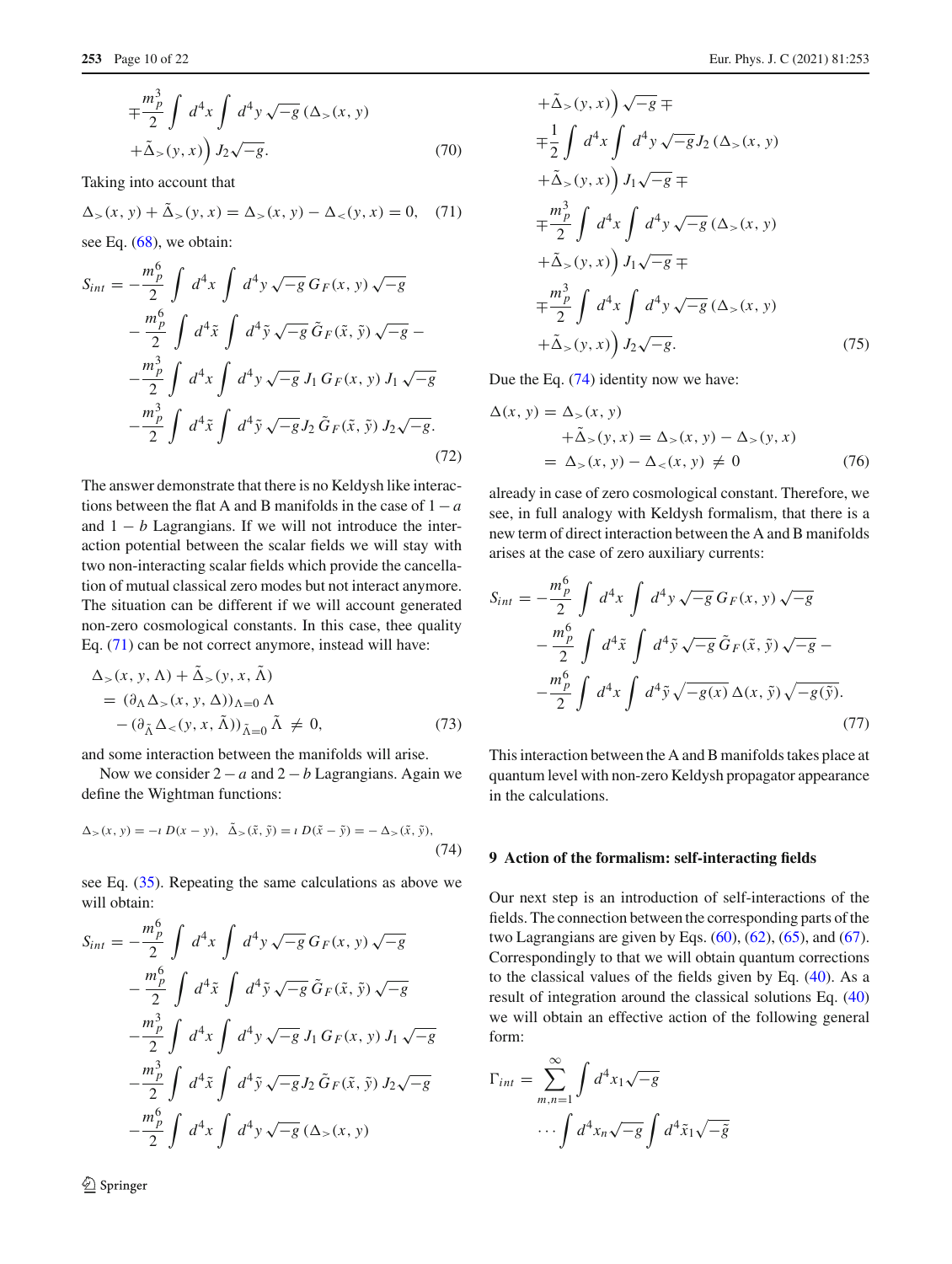$$
\cdots \int d^4 \tilde{x}_m \sqrt{-\tilde{g}} \left( V_0(x_1, \ldots, x_n; \tilde{x}_1, \ldots, \tilde{x}_m) \right. \n+ V_1 \ldots n; 1 \ldots m(x_1, \ldots, x_n; \tilde{x}_1, \ldots, \tilde{x}_m) \phi_{c11} \n\cdots \phi_{c1n} \tilde{\phi}_{c11}
$$
\n(78)

In this case the cosmological constant can be defined mostly general as

<span id="page-10-0"></span>
$$
\Lambda(x) = \frac{1}{m_p^2} \sum_{m,n=1}^{\infty} \int d^4 x_1 \sqrt{-g}
$$
  

$$
\cdots \int d^4 x_n \sqrt{-g} \int d^4 \tilde{x}_1 \sqrt{-\tilde{g}}
$$
  

$$
\cdots \int d^4 \tilde{x}_m \sqrt{-\tilde{g}} (V_0
$$
  

$$
+ V_{1...n;1...m}(x, x_1, ..., x_n; \tilde{x}_1,
$$
  

$$
\cdots, \tilde{x}_m) \phi_{c11} \cdots \phi_{c1n} \tilde{\phi}_{c11}
$$
  

$$
\cdots \tilde{\phi}_{clm} ). \tag{79}
$$

with  $V_0$  as vacuum contributions to the constant (no-legs diagrams). Similarly to the previous expressions, the r.h.s. of Eq. [\(78\)](#page-9-3) and Eq. [\(79\)](#page-10-0) also depend on the constants through the vertices and  $\sqrt{-g}$ , the Eq. [\(79\)](#page-10-0) is a non-linear equation for the constant.

In the effective action, beginning from  $n = 2$  external legs, the introduced vertices will contribute to the renormalization of the theory determining renormalized mass and vertices of the scalar field. The mostly unpleasant contributions there are the vacuum ones and quantum contributions to the  $\phi_{cl}$  (diagrams with one external leg present<sup>3</sup>). As we mentioned in the Introduction, the contributions to the cosmological constant in the formalism can be divided on the two parts. The first type of the contributions is due the quantum vacuum zero modes, i.e. related to  $V_0$  or quantum corrections to  $\phi_{cl}$ , the separated contributions are due the non-zero curvature of the A, B manifolds. There are also quantum contributions in non-flat manifolds, we do not consider these effects. Namely, further in the Section, we will neglect the curvature corrections to the propagators in the calculations of Eq. [\(78\)](#page-9-3) one-loop effective action and will consider the theory in the flat space-time.

## 9.1 Self-interacting scalar fields of the first kind

We again begin from  $1 - a$ , *b* Lagrangians adding to Eq. [\(41\)](#page-5-6) the self-interaction terms accordingly to Eq. [\(60\)](#page-8-2) prescription. We will consider only renormalizable theories, for

the simplicity limiting ourselves by the consideration of  $\phi^4$ power of interaction in  $D = 4$  dimensions and by the onesource Lagrangian. We will obtain for the action:

$$
S_{int} = \int d^4x \sqrt{-g} \left( \frac{1}{2} \phi G_F^{-1} \phi - m_p^3 \phi \right)
$$
  
+ 
$$
\int d^4 \tilde{x} \sqrt{-g}
$$
  

$$
\times \left( \frac{1}{2} \tilde{\phi} \tilde{G}_F^{-1} \tilde{x} \tilde{\phi} \mp m_p^3 \tilde{\phi} \right)
$$
  
- 
$$
\int d^4x \sqrt{-g} \lambda_4 \frac{\phi^4(x)}{4!}
$$
  
- 
$$
\int d^4 \tilde{x} \sqrt{-g} \lambda_4 \frac{\tilde{\phi}^4(\tilde{x})}{4!}.
$$
 (80)

Now we expand the potential of the self-interaction around the classical values of the fields and preserving in the expressions terms till quadratic with respect to fluctuations obtain:

$$
S_{int} = -\int d^4x \,\lambda_4 \, \frac{\phi_{cl}^4(x)}{4!} - \int d^4\tilde{x} \,\lambda_4 \, \frac{\tilde{\phi}_{cl}^4(\tilde{x})}{4!} + \frac{1}{2} \int d^4x \,\varepsilon \, G_F^{-1} \,\varepsilon - \frac{m_p^6}{2} \int d^4x \times \int d^4y \sqrt{-g(x)} \, G_F(x, y) \sqrt{-g(y)} + \frac{1}{2} \int d^4\tilde{x} \,\tilde{\varepsilon} \, \tilde{G}_F^{-1} \,\tilde{\varepsilon} - \frac{m_p^6}{2} \int d^4\tilde{x} \int d^4\tilde{y} \sqrt{-g(\tilde{x})} \times \tilde{G}_F(\tilde{x}, \tilde{y}) \sqrt{-g(\tilde{y})} - \int d^4x \left( \lambda_4 \, \frac{\phi_{cl}^3 \,\varepsilon}{3!} + \lambda_4 \frac{\phi_{cl}^2 \,\varepsilon^2}{4} \right) - \int d^4x \left( \lambda_4 \, \frac{\phi_{cl}^3(\tilde{x}) \,\tilde{\varepsilon}}{3!} + \lambda_4 \, \frac{\tilde{\phi}_{cl}^2(\tilde{x}) \,\tilde{\varepsilon}^2}{4} \right).
$$
\n(81)

Without the contribution of classical fields and cosmological constant terms, we obtain after the integration with respect to the fluctuations:

<span id="page-10-2"></span>
$$
S_{int} = -\frac{\lambda_4^2}{2(3!)^2} \int d^4x \int d^4y \, (\phi_{cl}^3(x)) \, G_F(x, y) \, (\phi_{cl}^3(y)) -
$$

$$
-\frac{\lambda_4^2}{2(3!)^2} \int d^4\tilde{x} \int d^4\tilde{y} \, (\tilde{\phi}_{cl}^3(\tilde{x})) \, \tilde{G}_F(\tilde{x}, \tilde{y}) \, (\tilde{\phi}_{cl}^3(\tilde{y}))
$$

$$
+\frac{i}{2} \, Tr \, \ln\left(1 + \frac{\lambda_4}{4} \, G_F \, \phi_{cl}^2\right)
$$

$$
+\frac{i}{2} \, Tr \, \ln\left(1 + \frac{\lambda_4}{4} \, \tilde{G}_F \, \tilde{\phi}_{cl}^2\right).
$$
 (82)

Due the Eq. [\(23\)](#page-4-1) relation between the Green's function, the two first terms in Eq.  $(82)$  cancel each another<sup>[4](#page-10-3)</sup> and we remain

<span id="page-10-1"></span><sup>&</sup>lt;sup>3</sup> Further we will consider  $\phi^4$  theory without the quantum contribution to  $\phi_{cl}$ .

<span id="page-10-3"></span><sup>4</sup> In the case of the non-flat manifold, when we distinguish between *g* and  $\tilde{g}$  metrics, these two terms will provide corrections to the value of cosmological constant in A, B manifolds.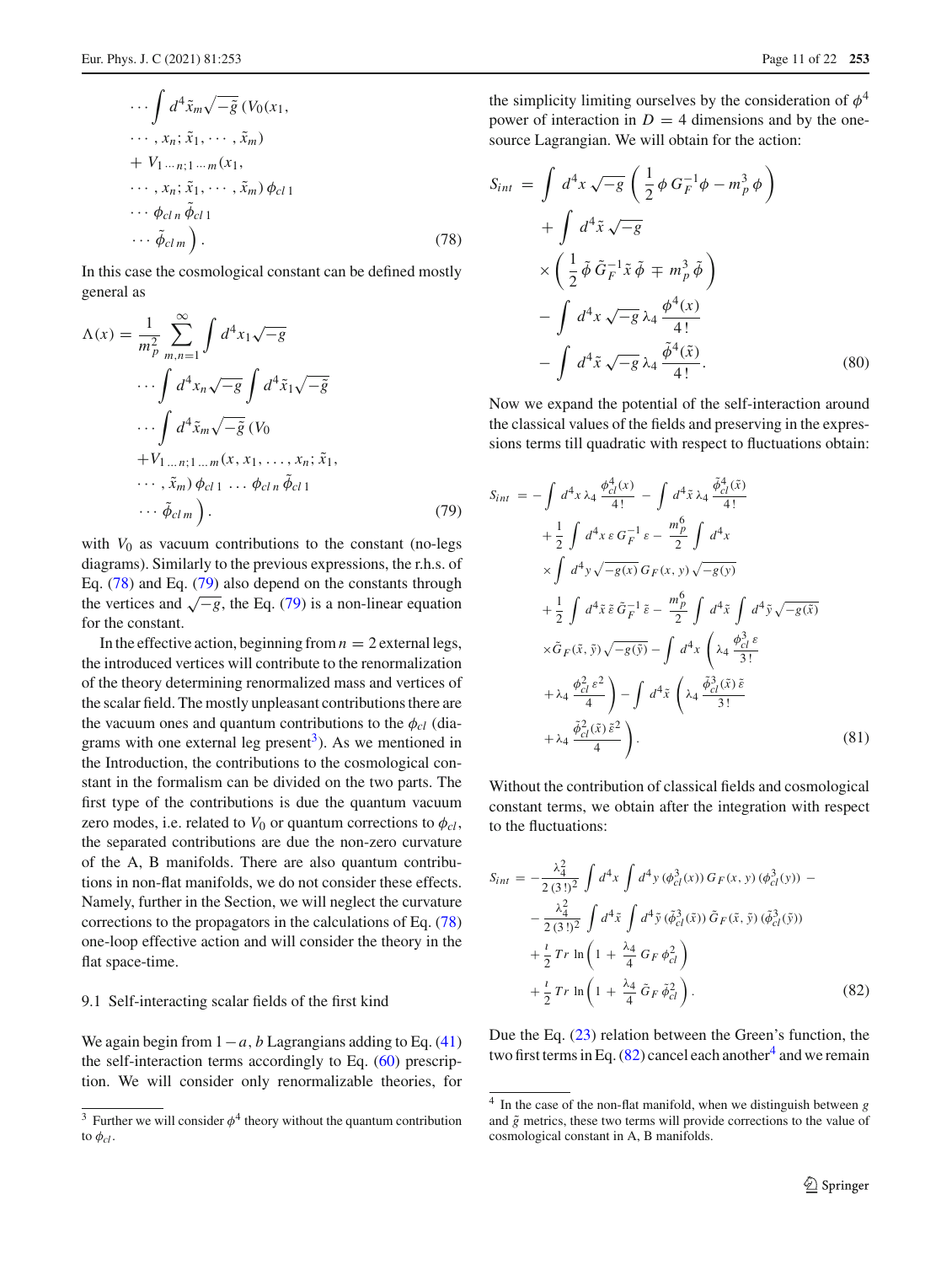with the following expression to one-loop order precision:

$$
S_{int} = \frac{\iota}{2} Tr \ln \left( 1 + \frac{\lambda_4}{4} G_F \phi_{cl}^2 \right) + \frac{\iota}{2} Tr \ln (1 + \frac{\lambda_4}{4} \tilde{G}_F \tilde{\phi}_{cl}^2).
$$
 (83)

We see, therefore, that the relative sign of the classical solution does not matter in the case of flat manifolds, we can take further  $\phi_{cl} = \phi_{cl}$ . The only difference in the contributions of the terms are due the different sign of Green's functions that affect only on diagrams with odd number of propagators which will be canceled in the answer. The same rules are applicable in the case of many-loops diagrams. We are interesting mostly in the two-loops vacuum diagram without external legs provided by  $\lambda_4 \varepsilon^4$  terms in the potential. This diagram is not zero without the regularization and doubled in the final answer.

The situation is more interesting if instead potential with separate self-interacting fields we will consider a potential similar to the  $\phi^4$  potential of the scalar doublet:

$$
V(\phi, \tilde{\phi}) = \frac{\lambda_4}{4!} \left( \phi^2 + \tilde{\phi}^2 \right)^2
$$
  
=  $V_{AA}(\phi) + V_{AB}(\phi, \tilde{\phi}) + V_{BB}(\tilde{\phi}).$  (84)

The consequence of the appearance of the  $\frac{\lambda_4}{3} \phi_{cl} \tilde{\phi}_{cl} \varepsilon \tilde{\varepsilon}$ quadratic term in the potential is that there is now a mixing of the propagators of the problem

$$
G_{\mu\nu} = G_{F\,\mu\nu} - G_{F\,\mu\rho} \, V_{\rho\sigma}''(\phi \,\tilde{\phi}) \, G_{\sigma\nu}, \ \mu = A, B, \qquad (85)
$$

with  $V_{\rho\sigma}^{\prime\prime}$  ( $\phi\tilde{\phi}$ ) as coefficients of the quadratic with respect to  $\varepsilon$  and  $\tilde{\varepsilon}$  terms. The answer for the one-loop action term in this case we can write as

$$
S_{int} = \frac{i}{2} Tr \ln \left( 1 + \frac{\lambda_4}{3} G_{F \mu\nu} \phi_{\nu cl} \phi_{\rho cl} \right). \tag{86}
$$

This mixing of the propagators in the diagrams is arising beginning from the diagrams of the  $\lambda_4^2$  and higher orders, independently on the number of loops. As a result there is no quantum corrections in the problem, in this formulation of the formalism the quantum corrections in two flat manifolds are odd with respect to the CPTM symmetry transform giving an overall zero in the final answer. The mostly interesting consequence of that for us it is zero contribution of the vacuum diagrams into the cosmological constant in the flat space-time. Namely, it can be clarified as following. For these kind of the diagrams at  $\lambda_4^N$ ,  $N = 1, \cdots$  order there are *N* pairs of propagators over all. Each pair of propagators in turn gives zero contribution in the diagram because there are two positive and two negative expressions for each pair of propagators.

#### 9.2 Self-interacting scalar fields of the second kind

We will not consider here the well-known general closed time path formalism for the scalar fields in the flat manifolds, the different applications of the framework can be found in [\[57](#page-20-8)– [60](#page-20-7)] for example. Instead we will discuss only two-loop nolegs vacuum diagram which contribute into the cosmological constant value in the case of interacting doublet fields. We have for the potential of the problem:

$$
V(\phi, \tilde{\phi}) = \frac{\lambda_4}{4!} \left( \phi^2 - \tilde{\phi}^2 \right)^2
$$
  
=  $V_{AA}(\phi) - V_{AB}(\phi, \tilde{\phi}) + V_{BB}(\tilde{\phi}),$  (87)

see Eqs. [\(65\)](#page-8-7) and [\(67\)](#page-8-8) identities. There are two separated contributions we can write on the base of corresponding Feynman rules:

$$
V_{0,1,2-loops} \propto (G_F(x, x) - \tilde{G}_F(x, x))^2
$$
  
=  $(G_F(x, x) + G_D(x, x))^2 \propto$   

$$
\propto \frac{1}{p^2 - m^2 - i\varepsilon} - \frac{1}{p^2 - m^2 + i\varepsilon}
$$
  
= 
$$
\frac{2i\varepsilon}{(p^2 - m^2)^2 + \varepsilon^2} \xrightarrow{\varepsilon \to 0} 0
$$
 (88)

and

$$
V_{0,2,2-loops} \propto \Delta^2(x,x) = (\Delta_{>}(x,x) - \Delta_{<}(x,x))^2 = 0
$$
\n(89)

see Eq. [\(76\)](#page-9-4) definition. We will not discuss here the diagrams of  $\lambda_4^2$  or higher orders where mix of the *G* and  $\Delta$  propagators will happen as well, see [\[57](#page-20-8)[–60](#page-20-7)] and references therein for example. So we see that the contribution of the vacuum diagrams to the cosmological constant in the flat manifolds is zero up to the two loops precision at least.

#### <span id="page-11-0"></span>**10 Smallness of the cosmological constant**

Now we consider, first of all, the possible quantum contributions to the cosmological constant value. In the formalism the constant is evolving with time, therefore we will discuss the value of the constant in an almost flat space-time and will not consider the possibilities of the large value of the constant for the manifolds with large curvature. It was demonstrated in the previous Sections that the vacuum contributions into the cosmological constant value are depend on the form of the scalar fields and interactions between them introduced. In the formalism, nevertheless, there is a possibility to eliminate all types of the vacuum diagrams in general. Let's consider the partition function for the scalar field in the curved space-time defining it as following:

$$
Z[f] = Z^{-1}[f = 0] \int D\phi \, D\tilde{\phi} \, e^{i \, S_{int}(\phi, \tilde{\phi}, f)}, \tag{90}
$$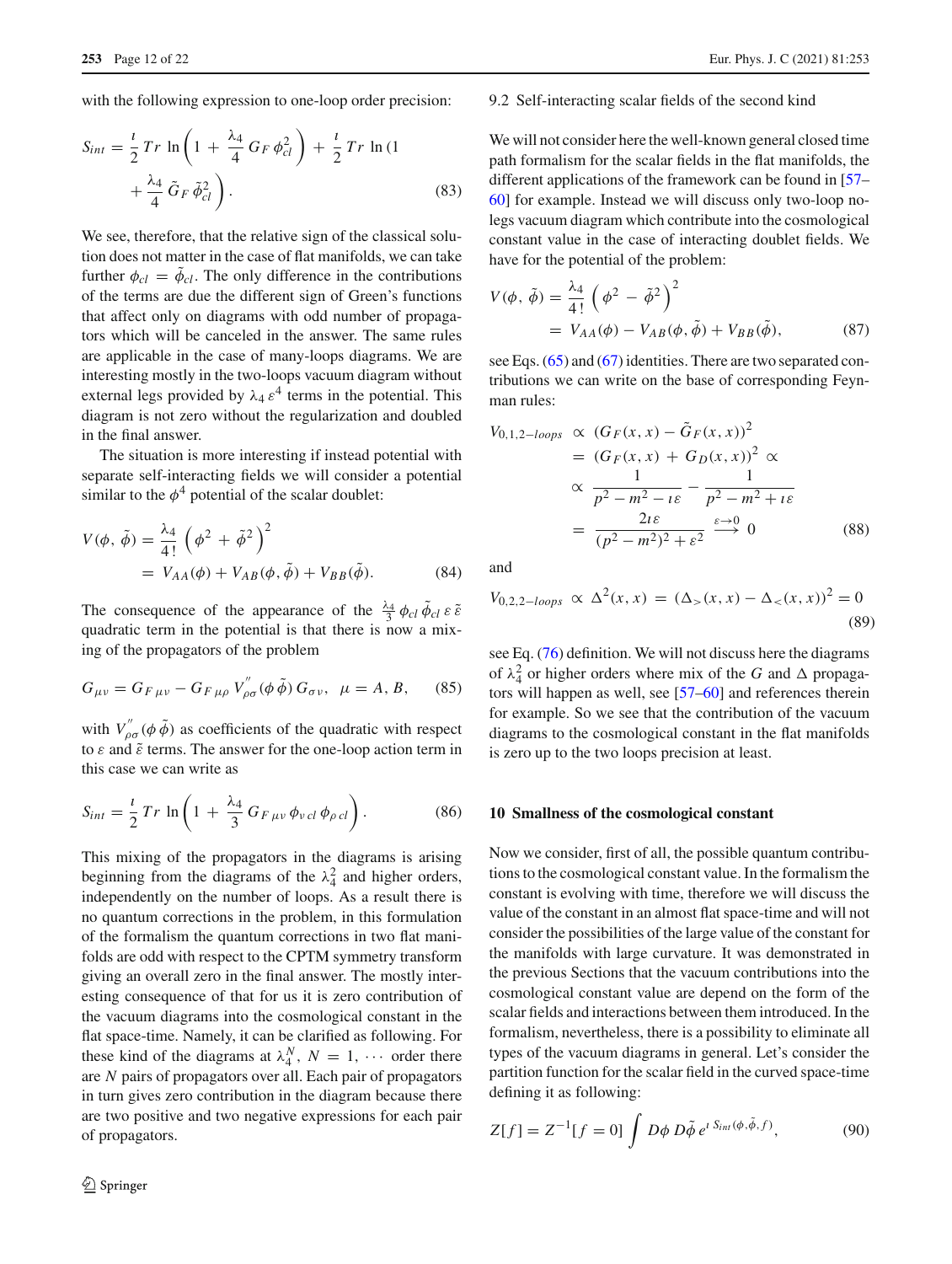with  $S_{int}$  given by Eq. [\(39\)](#page-5-5) for example or by any another action with interaction between the fields introduced. In this definition we used the fact that the currents *f* are physical ones and we can define the normalization factor for the fields without the currents also in the curved manifold. Clearly, this definition eliminates the all vacuum diagrams from the consideration without the relation to the curvature of the manifolds.

Therefore we stay with the smallness of the bare value of the constants given by Eqs. [\(44\)](#page-6-3) or [\(47\)](#page-6-4) expressions for the case of the one-source Lagrangian or by Eqs. [\(55\)](#page-7-1) and [\(58\)](#page-7-2) in the case of two-source Lagrangian. We assume, that the most natural scenario we can propose is that the bare value of the cosmological constant is zero for the cases of flat A and B manifolds. In this case the simplest way to provide the result is to consider the massless scalar fields with the  $f = \tilde{f}$  = 1 sources. The proper regularization of the corresponding propagators gives

$$
\int d^4 y G_0(x, y) = 0
$$
\n(91)

result for any bare propagator of the fields. The non-zero value for the cosmological constant in this set-up will be exclusively due curvature corrections to the propagators and some quantum corrections in the form of the effective vertices, all of them will be small in the almost flat space-time. Still, for the case of Eqs. [\(55\)](#page-7-1) and [\(58\)](#page-7-2) the zero bare constants can be provided by the opposite values of the  $f$  and  $\tilde{f}$ sources.

In the case of massive field, without special correspondence between the  $f$  and  $\ddot{f}$  sources, we again can begin the consideration from the flat space-time and  $f = 1$ . We will obtain then:

$$
\Lambda = \frac{m_p^4}{4m^2} \tag{92}
$$

that means

$$
m^2 \gg m_p^2,\tag{93}
$$

the sign of the constant here corresponds to it's final sign in the l.h.s. of the Einstein equations with Einstein-Hilbert action given by Eq. [\(37\)](#page-5-10):

$$
G_{\mu\nu} + g_{\mu\nu} \Lambda = 0. \tag{94}
$$

We see that for the one-source Lagrangian the constant has wrong sign. It must be noted, nevertheless, that in the case of the first type of scalar field, the bare values of the constants cancels each another in the action. The contribution in the equation of motion will come only from the second order contribution to the constants, which is squared with respect to the Appendix C integrals. Therefore, in this case, the relative sign of the cosmological constant will be correct. Nevertheless, in order to reproduce the known absolute value

of the constant, we can define the mass of the scalar fields in terms of the  $m_p^2$  and some characteristic length  $\lambda$ :

$$
m^{2} = m_{p}^{2} e^{\lambda^{2} m_{p}^{2}}, \ \lambda^{2} = \frac{1}{m_{p}^{2}} \ln(\frac{m_{p}^{2}}{4 \Lambda}).
$$
 (95)

we see that the mass is super-heavy at least at the present of the space-time.

An another possibility to provide the smallness of the bare constants for the massive fields is through a smallness of the sources of the particles. Taking the mass of the fields  $m = m_p$ for simplicity, we assume:

<span id="page-12-0"></span>
$$
f \propto \frac{R}{m_p^2} \tag{96}
$$

with *R* as curvature of the manifold. In this case we obtain:

$$
\Lambda \propto \frac{R^2}{m_p^2} \tag{97}
$$

and this value is small simply because the flatness of the manifold. The correct sign of the cosmological constant we obtain in the case of the interaction Lagrangian with two types of the sources for the same field. First of all, consider the case of positive *f* in Eq. [\(49\)](#page-6-2). Requiring

$$
\tilde{f} - f \propto \tilde{R} - R = \delta > 0 \tag{98}
$$

in Eq.  $(55)$  and taking  $\delta$  without loss of generality as some constant, we will obtain for the second type of the scalar fields:

$$
\Lambda(x) = \frac{R \,\delta}{2 \, m_p^2} \tag{99}
$$

with correct Einstein equations:

$$
G_{\mu\nu} - g_{\mu\nu} \Lambda = 0. \tag{100}
$$

The same result we can achieve when the source *f* is negative. In this case we take Eq.  $(56)$ – $(58)$  solution and assume that

$$
\tilde{f} + f \propto \delta < 0 \tag{101}
$$

that again provide the correct sign of the constant. These two possible mechanisms of the constant's smallness can be applied in this case as well. At the case of the first field, the bare value of the constants is precisely zero and some corrections to it must be calculated basing on the expansion of the propagators and metric's determinant with respect to the curvature.

Concerning the possible origin of the field with the large mass, we can speculate about the following. Let's suppose that there are quantum fluctuations of the scalar curvature which are not accounted by the classical Einstein equations:

$$
R \to R + \delta R = R + m_p \phi f = R + \phi \frac{R}{m_p}.
$$
 (102)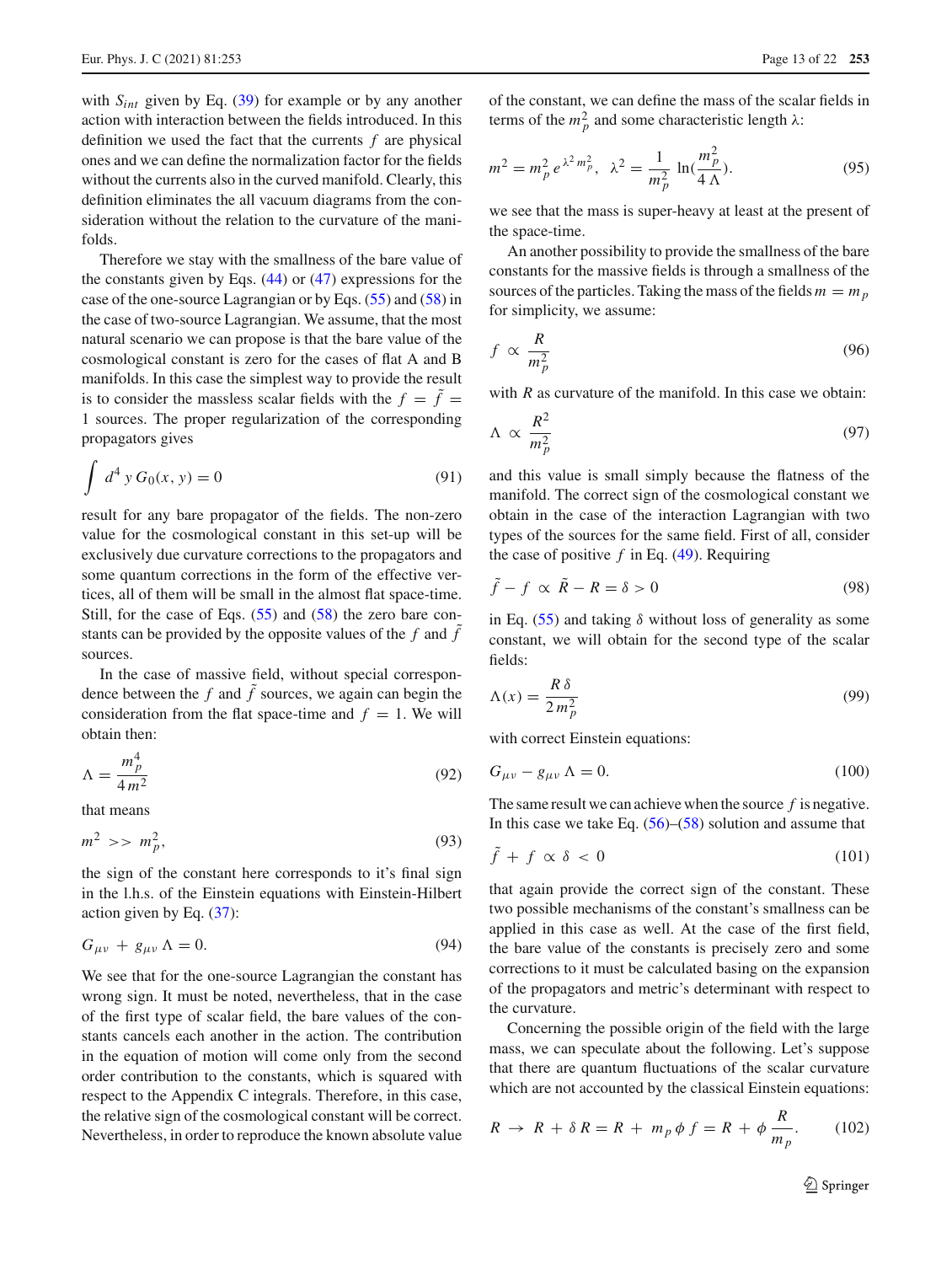These fluctuations indeed reproduce term similar to the source terms in Eqs. [\(39\)](#page-5-5) and [\(96\)](#page-12-0). After that, considering the fluctuation as a regular scalar field, we can write Lagrangian Eq. [\(39\)](#page-5-5) for the field with one understandable restriction. The field can not propagate far and that is what required for the extremely heavy mass in the Lagrangian.

# **11 Some conjectures about possible solution of singularity problem**

In general relativity there are a few possible types of singularities arise at classical and quantum levels. Perhaps, the full solution of the problem is impossible without the quantum gravity theory, which so far is not known. Therefore we will operate with classical gravity theory, there is nothing else we have, assuming that some main ideas of the approach will remain when the full gravity theory will be constructed. Further we present some oversimplified consideration of the consequences of the approach to the problems of black hole's and Big Bang singularities.

The first singularity we discuss it is the singularity of the metric of isolated Schwarzschild black hole. We can assume, that the mass parameter, which arises in the solution at vicinity of  $r \rightarrow 0$  singularity, is a function of the radial coordinate $5$ :

<span id="page-13-1"></span>
$$
m = m(r) = m_0 + m_1 r
$$
  
+  $m_2 r^2 + m_3 r^3 + \cdots$ ,  $r \to 0$  (103)

with  $m_i$  as some coefficients of the expansion, see  $[61-67]$  $[61-67]$ for the similar examples. Now, we require that the mass will continuously change the sign under the  $r \rightarrow -r$  transform and therefore will require instead Eq. [\(103\)](#page-13-1):

$$
m = m(r) = m_1 r + m_3 r^3 + \cdots
$$
  
= 
$$
\sum_{n=1}^{\infty} m_{2n+1} r^{2n+1}.
$$
 (104)

Considering the Schwarzschild's metric we will obtain correspondingly:

$$
g_{00} = f(r) = (1 - 2m_1) \left( 1 - 2m_3 \frac{r^2}{1 - 2m_1} + \cdots \right).
$$
\n(105)

Our next, natural, assumption is that  $1 - 2m_1 \neq 0$  that allows to perform the variables change:

$$
t\sqrt{1 - 2m_1} \to t, \quad r/\sqrt{1 - 2m_1} \to r \tag{106}
$$

that will provide for the metric:

$$
ds^{2} = (1 - 2m_{3}r^{2} + \cdots) dt^{2}
$$
  
- (1 - 2m\_{3}r^{2} + \cdots)^{-1} dr^{2} - (1 - 2m\_{1})r^{2}  
\times (d\theta^{2} + \sin^{2}\theta d\phi^{2}) =  
= (1 - 2m\_{3}r^{2} + \cdots) dt^{2} (107)

$$
-(1-2m_3r^2+\dots)^{-1}dr^2 - r^2 d\Omega^{'2}.
$$
 (108)

The obtained metric, to leading order in expansion with respect to the powers of  $r$ , is similar to the static local parametrization of the de Sitter space. Correspondingly, taking into account that the change of the value of the 2-d volume does not change the spherical symmetry of the metric, we will obtain for the scalar curvature at vicinity of  $r = 0$  the well known answer for the de Sitter space:

$$
R = -24 m_3 = -12 / R^2, \tag{109}
$$

with curvature

*a*¨

$$
k = \frac{1}{R^2} = 2m_3\tag{110}
$$

which can be positive or negative depending on the sign of *m*<sub>3</sub>. We see, that the request of the analyticity of the metric at  $r \rightarrow 0$  is satisfied if we will assume the continuous change of the mass sign at  $r \to -r$  transition through  $r = 0$ singularity.

An another singularity we shortly discuss in the given framework is the Big Bang singularity. We make the following propositions which are natural in the model. First of all, we consider the second Friedmann equation at vicinity  $t = 0$  point only and do not try to obtain any analytical solution valid at later time. Second of all, we assume that the Universe is vacuum dominated at the initial moments of time's evolution, all other possible contributions in the equation arise at later moments of time and are not relevant for us. The third proposition is the consequence of the formalism: we do not separate between the cosmological constant and vacuum energy density in the equation taking the function in the r.h.s. of the equation as an overall vacuum energy density of our part of the manifold, which as well is an initial cosmological constant in the approach. This density is negative and depends on time, the proposed sign of the function is dictated by the anti-gravity repulsion between the parts of the extended manifold, the dependence on time must be introduced because of the observation that the interaction between the parts of the general manifold should decrease during the evolution and because of the general structure of the constant in the proposed framework. Consequently, we will obtain for the second Friedmann equation for the only our part of the manifold the following expression:

<span id="page-13-2"></span>
$$
\frac{a}{a} = \Lambda(t),\tag{111}
$$

<span id="page-13-0"></span><sup>5</sup> We use here *m* as notation for a mass of some infinitely small volume around a singularity in order to distinguish it from the *M* parameter in the metric's solution far away from the gravitating mass.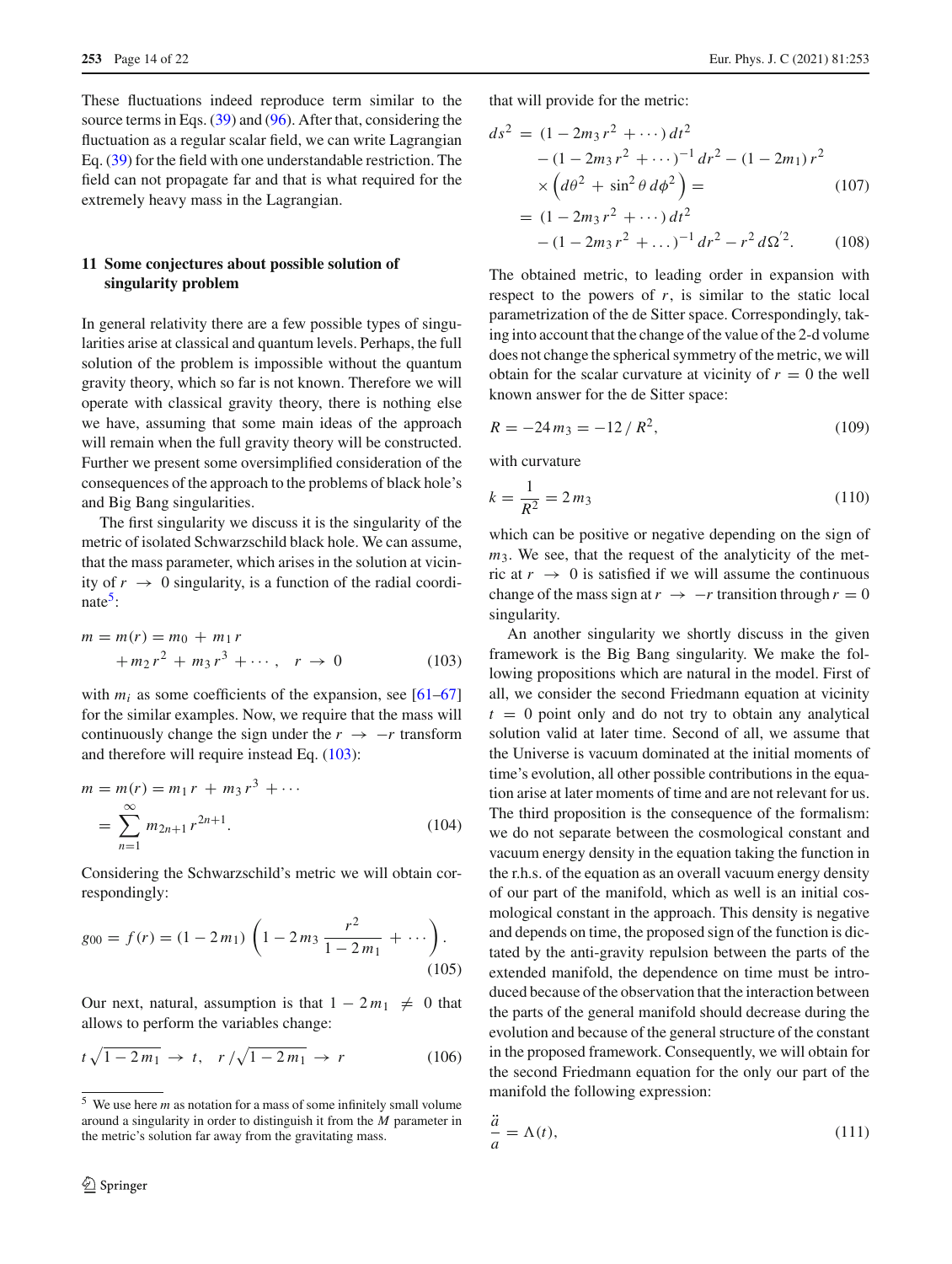for simplicity we absorbed all the coefficients in the definition of  $\Lambda$ . Now, let's consider a couple of simple models for  $\Lambda(t)$ function and corresponding results for the scaling factor  $a(t)$ in FRW metric.

The first example we take is the following one:

$$
\Lambda = \Lambda_0 / t^{\beta}.
$$
 (112)

Here we perform the following change of the variable:

$$
z = t^{\alpha}, \quad a = a(z) \tag{113}
$$

that provides for Eq. [\(111\)](#page-13-2)

$$
\frac{\alpha (\alpha - 1)}{t^{2-\alpha}} \frac{da}{dz} \n+ \frac{\alpha^2}{t^{2-2\alpha}} \frac{d^2a}{dz^2} \n= a(z) \frac{\Lambda_0}{t^{\beta}}.
$$
\n(114)

We look for an analytical solution at vicinity of  $t = 0$ , therefore we have:

$$
2 - \alpha > 2 - 2\alpha \quad \to \quad \alpha > 0 \tag{115}
$$

$$
2 - \alpha = \beta \rightarrow \alpha
$$
  
= 2 - \beta > 0 \rightarrow \beta < 2. (116)

Correspondingly, for the  $\beta < 2$  we obtain at  $t \to 0$ :

$$
\alpha \left( \alpha - 1 \right) \frac{da}{dz} = a(z) \Lambda_0 \tag{117}
$$

that in turn provides

$$
a(t) = a_0 e^{\frac{\Lambda_0 t^{2-\beta}}{(2-\beta)(1-\beta)}}.
$$
\n(118)

We see, that there is an analytical inflation scenario in the example when

$$
\Lambda_0 > 0, \quad 1 - \beta > 0 \tag{119}
$$

or when

$$
\Lambda_0 \, < \, 0, \quad 1 - \beta \, < \, 0. \tag{120}
$$

The another example we can discuss is for the following form of the  $\Lambda$  function:

$$
\Lambda = \Lambda_0 e^{-\beta t^{\gamma}} \approx \Lambda_0 \left( 1 - \beta t^{\gamma} \right). \tag{121}
$$

We again introduce new variable:

$$
z = t2 + f(t), \ f(t) \propto t^{\alpha}, \ \alpha > 2.
$$
 (122)

Therefore, at vicinity of  $t \to 0$  we can write

$$
2\frac{da}{dz} = a(z)\Lambda_0\tag{123}
$$

that provides a solution:

$$
a(t) = a_0 e^{\frac{\Lambda_0}{2}t^2}
$$
 (124)

which is as well an analytic inflation solution for the scale factor at the case of  $\Lambda_0 > 0$ .

We notice, that in general we have to consider the problem of singularity simultaneously for the both parts of the extended manifold. There are different possible scenario arise in this case, which depend on the directions of the time's arrows and initial values of the cosmological constants for the separated manifolds. We postpone this task for the separate publication.

There are also additional types of singularities present in the general relativity. For example, there are soft singularities, see [\[68](#page-20-11)[–74](#page-20-12)], which can be crossed smoothly when some additional properties of the matter are assumed. We note, see [\[75](#page-20-13)[–80\]](#page-20-14) for example, that in this models quite naturally arise a notion of the negative energy density of the matter, that, in some extend, is similar to the proposed in the paper. In general, therefore, it will be interesting to understand the intersections of the approaches which operate with ideas of some extended cosmology picture.

#### <span id="page-14-0"></span>**12 Summary and discussion**

Let's us summarize the main propositions and results of the formalism. First of all, in the approach we introduced and considered the different manifolds A and B related by the CPTM symmetry transform. These two, or more, manifolds are parts of the extended solution of the classical Einstein's equations, the interpretation of the second manifold as populated by the negative gravitational mass is an usual one in fact, the discussion of this issue, for example, can be found in [\[5](#page-19-4)]. The proposed model also has some similarities to CPT symmetric Universe model considered in [\[91,](#page-20-15)[92\]](#page-20-16) and models of [\[93](#page-20-17)[,94](#page-20-18)]. There are as well two-time direction models proposed for the solution of the Universe's low initial entropy value, see [\[81](#page-20-19)[–90\]](#page-20-20) and more sophisticated two-times direction models of [\[95](#page-20-21)[–97](#page-20-22)], which structure, nevertheless, is quite different from proposed here. The idea of negative energy/anti-gravity regions in some type of an extended solution of Einstein equation also have been considered in the literature, see for example [\[8](#page-19-14)[–10](#page-19-7)[,98](#page-20-23)[–100\]](#page-20-24). In general, of course, there are some similarities and differences of these approaches with the formalism proposed here, it will be interesting to analyze the intersection points of the formalisms.

The main consequences of the set-up proposed in the paper is that we always have a system of two fields related by the symmetry and with different time directions in each manifold. We also note, that unlike to [\[101](#page-20-25)], for example, the different terms in the general action are present with the same sign, see Eqs.  $(11)$ – $(13)$ . The difference between the terms in the action is appearing due the CPTM symmetry request applied to the scalar fields, for the metric the symmetry is precise when the cosmological constant is zero.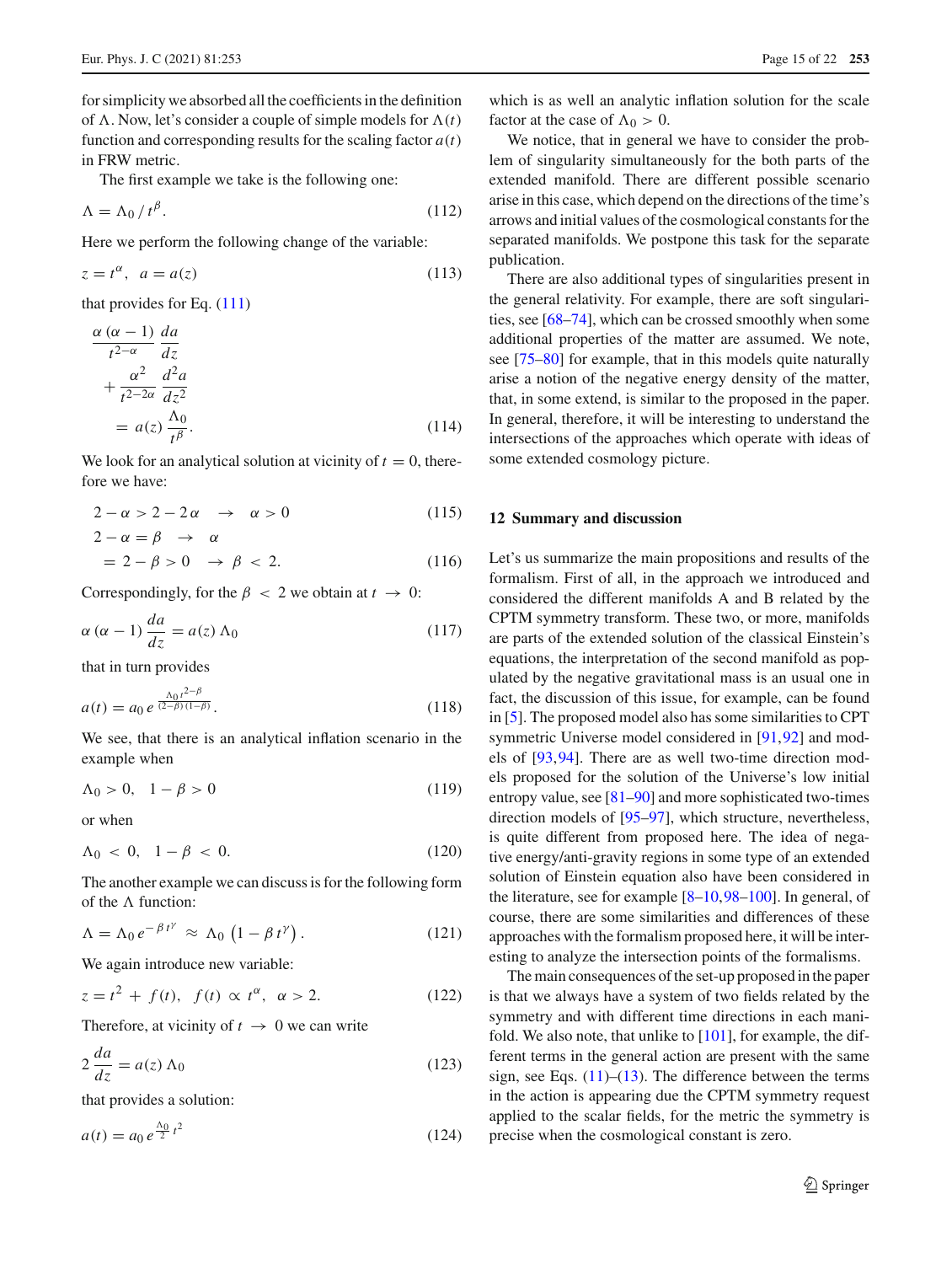The next basing part of the formalism is an additional bi-scalar term in the general action which "glue" the manifolds, see Eqs.  $(36)$  and  $(38)$ . This term provides an effective interaction between the points of extended manifold, the cosmological constant arises there as a consequence of these interactions. In general, we can not define a priori the form of the interaction term, the simplest and mostly obvious way to introduce this term is to define it through a propagator of scalar field which connects different points of the extended general solution, kind a quantum wormhole in some sense.

The choose of the propagator of the scalar field as the interaction term is not arbitrary of course. The introduced CPTM symmetry transforms the usual scalar field of the A manifold into an another scalar field of B manifold. The properties of the quantized B-field are different from the A-field, there are also two possibility to determine the B-field. Each possibility depends on the type of the closed time path defined for A-B manifolds together in correspondence to the positions of *in* and *out* states for the A,B fields. Nevertheless, in spite to the different propagators of two B fields, the main consequence of the application of the CPTM transform is that the overall "classical" zero modes contribution of A and B fields together in the energy-stress tensor is precise zero. This is a first important consequence of the proposed symmetry, it solves the zero mode problem of the cosmological constant.

Thereby, the action for the two fields is based on the closed time paths. There are two variants of the time paths considered in the paper which correspond to the two types of the B scalar field. The second variant we considered is the same as the time path in the Keldysh–Schwinger, [\[54](#page-20-6)[–56\]](#page-20-26) *in*-*in* QFT formalism, see also [\[57](#page-20-8)]. The next step we made is a construction of the QFT for the A and B fields in A and B manifolds. We again considered only two obvious possibilities for the corresponding QFT, both based on the choose of Feynman propagator  $G_F$  as propagator of the scalar field of A manifold and and two different propagators for the B field obtained after the application of the CPTM transform to  $G_F$ . In both cases the full QFT can be constructed, with the self-interaction vertices of the fields and direct interaction between the A,B manifolds included. In the case of the direct interaction between the A, B manifolds, the Keldysh propagator is revealed in the formalism. It is demonstrated, that due the presence of the physical sources in the Lagrangian, in the partition function we can eliminate the quantum vacuum contributions into the cosmological constants values ending with only contributions from the vertices of the quantum effective action of corresponding QFT, see Eqs. [\(78\)](#page-9-3)–[\(79\)](#page-10-0). In both cases the leading perturbative contribution to the constant is provided by the first term of the Eq. [\(79\)](#page-10-0) effective action.

We obtain, therefore, that in the case of the simplest Lagrangian with one source for the fields, Eq. [\(39\)](#page-5-5), the constant has a wrong sign for the A manifold for the two types the B scalar field. In turn, in the case of the Lagrangian with two sources for each field, Eq. [\(49\)](#page-6-2), the parameters of the Lagrangian can be chosen in a way that the constant of our, A manifold, will have the correct sign. Effectively it was achieved only by introduction in the Lagrangian of the second sources for the scalar fields, the reasons and consequences of this construction must be clarified in the subsequent research. Of course, in the approach the constants are not really constants, we talk only about bare values of some infinite series for the functions. Nevertheless, their finiteness in the flat space-time is related to the renormalizability of the corresponding effective action. Choosing a renormalizable field theory we will achieve a finite cosmological constant, that, of course does not guarantee it's smallness. We also notice, that in the framework the constants are result of the presence of classical solutions of the corresponding A and B fields equations of motion. Namely, reformulating, the cosmological constant in this case this is an interaction of the condensate of scalar field (classical solution) with the manifold of interest trough the manifold's curvature.

Concerning the bare value of the constant, we speculate that the mostly natural value for the constant is zero at the case of flat space time. This result can be provided immediately if we will consider the massless scalar fields, the bare cosmological constant will arise then as consequence of curvature corrections to the flat propagators of the scalar fields. Another possibility for the zero bare values of the constants of A and B manifolds in the model with two sources is a precise cancellation of the bare value due the cancellation of the sources in the expressions, in this case the mass of the scalar fields is arbitrary. In general, in the case of the nonzero masses of the scalar fields, the constant's smallness can be provided or by the super large mass of the fields or by very small values of the sources of the A and B field. In the first case, in order to provide the smallness of the cosmological constants, the proposed mass must be very heavy at least at the present epoch. It means, in general, that the propagation of the fields must be very small. In the second case, when the sources of the fields are very small, see Eq. [\(96\)](#page-12-0), the values of the sources are responsible for the smallness of the constant. Interesting issue, also, is a presence of the curvature in the final expression for the cosmological parameter through the effective action for the scalar fields. In this case, the effective action consists expressions with the powers of curvature higher then in ordinary Einstein equations. The construction of these types of the terms can be performed on the base of gauge invariance of the action similarly to done in QCD and gravity at high energies, see [\[113](#page-20-27)[–123\]](#page-20-28).

In any case, the origin of the scalar field in the formalism is not clear. We can speculate that this field represents some quantum fluctuations of the scalar curvature in the Einstein-Hilbert action which is not accounted by the classical equations of motion. The non-propagating of these kind of fields can be understood, for example, as result of their large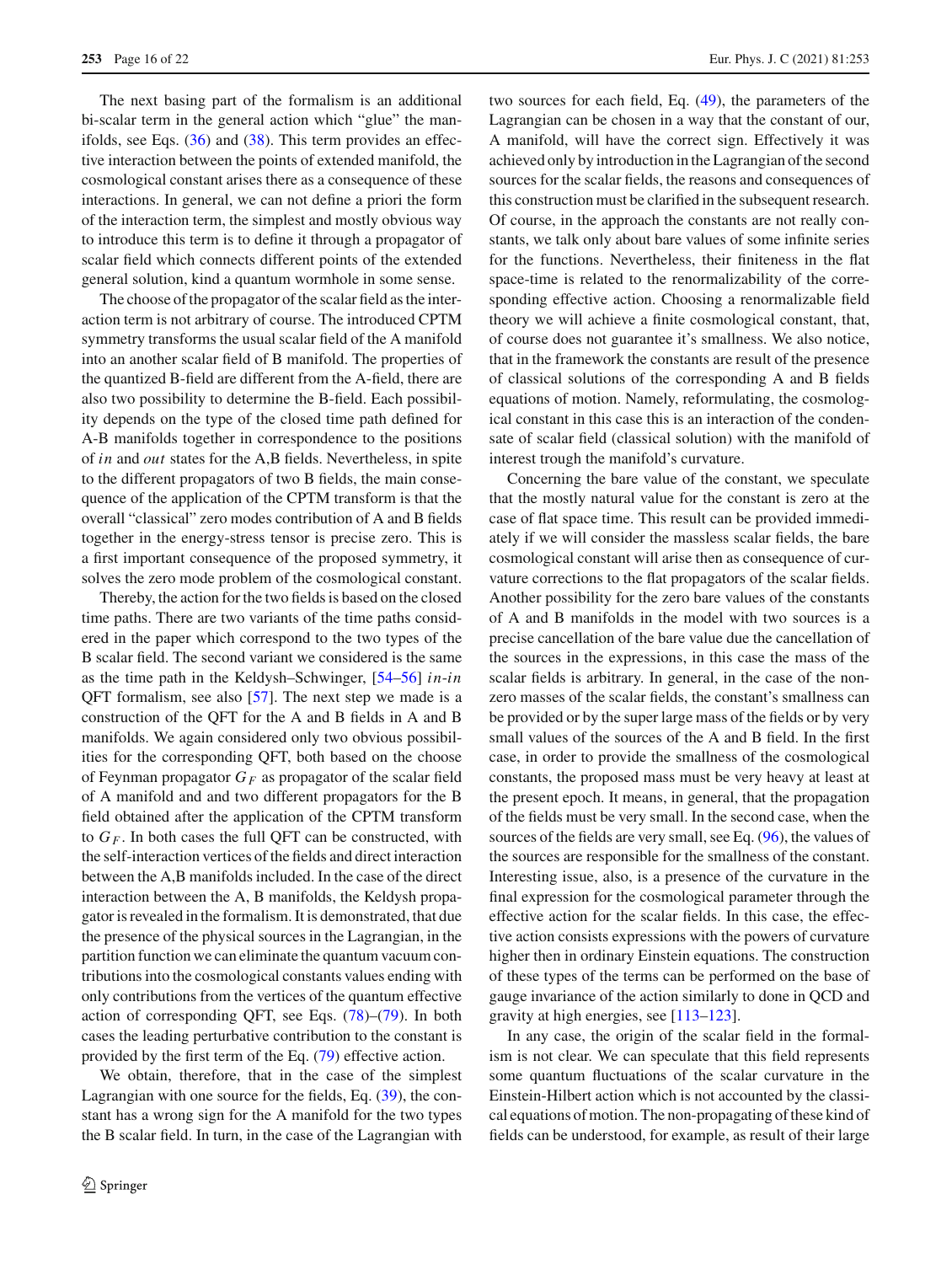masses. This mass, in turn, leads to the definition of some new length which related to the plank mass and cosmological constant value combination. Of course, it is not clear, if this large mass mechanism is satisfactory in general and preferable in comparison with the framework with massless scalar fields. The cosmological constant, or parameter more precisely in the formalism, is evolving with the time and in order to understand the details of it's smallness some details of an evolution of the constant with the time must be clarified. In general, it is quite possible that the evolution begins from the small mass of the field or large curvature, or large constants correspondingly, and all parameters are decreasing with the time resulting in their now days values.

In the article we also shortly discuss the possibilities of singularities crossing dictated by the formalism. Our consideration of the subject is oversimplified, an extended application of the model to the problem we postpone for an another publication, nevertheless we notice the following. The symmetry of the model leads and dictates the special behavior of the mass parameter of the metric near the black hole singularity, in some extend the expansion of the parameter at vicinity of singularity is similar to the order parameter behavior in Landau–Ginzburg theory. As consequence of this hypothetical expansion, which is nevertheless is dictated by the requests of the analiticity of the metric and CPTM symmetry transform, we obtain that the singularity disappears and instead we obtain some final value of the scalar curvature in  $r = 0$  point, this value is given by the  $m_3$  expansion coefficient of the mass parameter. Similarly, the Big Bang singularity at  $t = 0$  can be crossed analytically if we, following to the ideas of the paper, assume that at initial moment of the time the only contribution to the Friedmann equation is the mutual interaction of the two parts of the extended manifold. This interaction is anti-gravitational one, it is repulsion, it should decrease with the time ans as a consequence we obtain that there are analytical and exponentially growing scaling factors in FRW Universe metric. Of course, our calculations are far from complete. In general we need to consider the evolution of two manifolds related by CPTM symmetry, this mutual evolution can be different and depends on which type of the time paths in the manifolds we will choose. Also, the corresponding scale factors will depend on the  $\Lambda_0$  zero values for both manifolds, which interconnection can be quite complicated. Concerning the further time evolution of the  $a(t)$  we have to account the consequent appear of the matter and radiation contributions in the equation as well as the proposition of the model that the cosmological constant is not constant but some complicated functional of interacting quantum fields which depend on time. Interesting to speculate and discuss, therefore, if that this "non-homogeneity"of the cosmological constant can be related to problem of Hubble tension, see for example [\[124](#page-20-29)[–129](#page-21-0)] and references therein.

There are also the following issues which we did not discussed in the paper but which are arising naturally inside the framework. The first important question we can ask is about the renormalizability of the whole Eq. [\(36\)](#page-5-2) action. Namely, an expansion of the full scalar propagators in the *Sint* term of action will lead to the appearance in the action new terms with different types of the dependence on the curvature tensor similarly to the higher curvature gravity theories. This is an immediate consequence of the possible adiabatic expansion of the curved propagators directly in Eq. [\(41\)](#page-5-6) and, therefore, the issue about a renormalizability of the Eq.  $(36)$  action is an interesting one.

Another issue is about the definition of the propagator of the scalar field of A manifold. In fact, for the hypothetical A and B scalar fields, we are not constrained by the choice of the Feynman propagator as the main one. We can, for example, to choose the Wheeler propagator instead:

$$
G_W = \frac{1}{2} (G_F - G_D), \qquad (125)
$$

see [\[102](#page-20-30)[–108](#page-20-31)], it arises naturally in the Eq. [\(55\)](#page-7-1) expressions. In the case of two types of scalar fields, this choice of Afield propagator will lead to the following propagator of the B-field:

$$
CPTM(G_W) = -\frac{1}{2}(G_F - G_D), \quad CPTM(G_W) = \frac{1}{2}(G_F - G_D)
$$
\n(126)

for the first and second types of the field correspondingly. In the second case we obtain the totally symmetrical QFT, a construction of the *in*-*in* formalism for both cases is an interesting task. An advantage of this choice, also, is that in this case the free quanta of the scalar fields are absent and in some sense these particles are unobservable, see [\[105](#page-20-32)[–108](#page-20-31)]. It is an important property of the field related to the cosmological constant and dark energy of course. The disadvantage of this choice is that there is no acceptable QFT based on this type of propagators, see discussion in [\[105](#page-20-32)[–108](#page-20-31)] anyway. Definitely, it is interesting problem for the further investigation.

The next question which we did not consider here is about the different definitions of bi-scalar functions in Eq. [\(38\)](#page-5-3). There are a few additional possibilities exist. For example, instead the scalar fields we can consider any other fields with the similar overall zero contribution of the zero modes to the energy-stress tensor. In this set-up the problems with the origin of the fields and it's sources will arise as well of course and it will also request a clarification. Additionally, we can consider the bi-scalar functions in Eq. [\(38\)](#page-5-3) outside the QFT, there are plenty of possibilities exist for that. Nevertheless, in this case some different mechanisms of the smallness of the cosmological constant value must be established and clarified.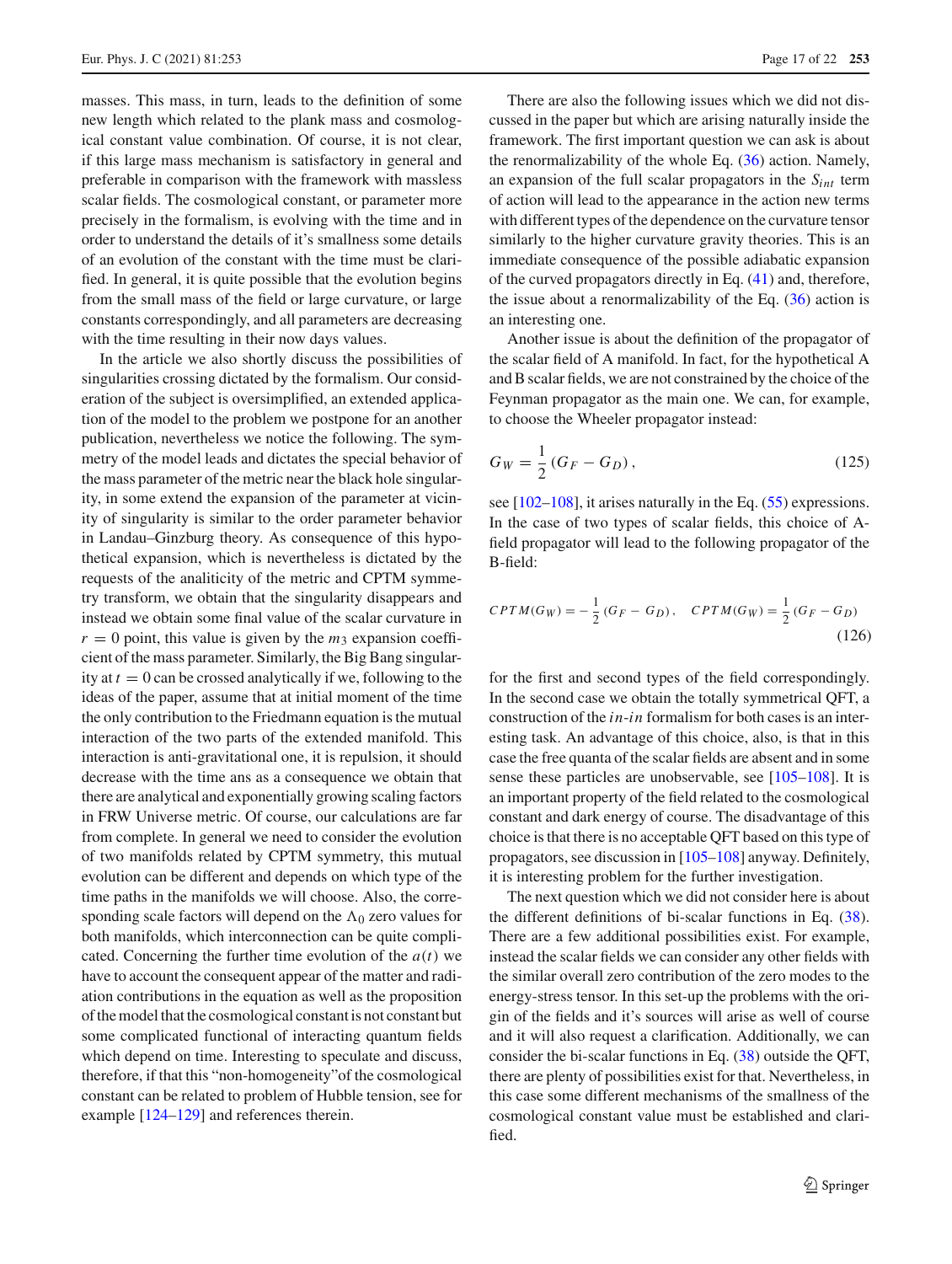Concluding we note that there are many different open questions that arise in the framework of the formalism and which investigation can help to understand and resolve the puzzle of the cosmological constant.

**Acknowledgements** The author kindly acknowledges useful discussions of the subject with M. Zubkov.

**Data Availability Statement** This manuscript has no associated data or the data will not be deposited. [Authors' comment: ...].

**Open Access** This article is licensed under a Creative Commons Attribution 4.0 International License, which permits use, sharing, adaptation, distribution and reproduction in any medium or format, as long as you give appropriate credit to the original author(s) and the source, provide a link to the Creative Commons licence, and indicate if changes were made. The images or other third party material in this article are included in the article's Creative Commons licence, unless indicated otherwise in a credit line to the material. If material is not included in the article's Creative Commons licence and your intended use is not permitted by statutory regulation or exceeds the permitted use, you will need to obtain permission directly from the copyright holder. To view a copy of this licence, visit [http://creativecomm](http://creativecommons.org/licenses/by/4.0/) [ons.org/licenses/by/4.0/.](http://creativecommons.org/licenses/by/4.0/) Funded by SCOAP3.

#### **Appendix A: Propagators of scalar field**

For the simplicity we firstly calculate the Dyson propagator for the scalar filed  $\phi$ :

<span id="page-17-1"></span>
$$
G_D(x, y) = -\imath < \tilde{\mathbf{T}} \left( \phi(x) \phi(y) \right) > \\
= -\imath \left( \theta(x^0 - y^0) < \phi(y) \phi(x) > \\
+ \theta(y^0 - x^0) < \phi(x) \phi(y) > \right) \\
= \begin{cases} -\imath \ D(y - x), & x^0 > y^0 \\
- \imath \ D(x - y), & y^0 > x^0\n\end{cases} \tag{A.1}
$$

**Here** 

<span id="page-17-2"></span>
$$
D(x - y) = \langle \phi(x) \phi(y) \rangle
$$
  
= 
$$
\int \frac{d^3k}{(2\pi)^3 2 \omega_k} e^{-i \omega_k (x^0 - y^0) + i\mathbf{k}(x - y)}
$$
 (A.2)

is Wightman function. Using the  $\theta$  function representation

$$
\theta(x^0 - y^0) = \frac{\iota}{2\pi} \int d\omega \frac{e^{-i\omega(x^0 - y^0)}}{\omega + i\varepsilon}
$$
 (A.3)

we obtain for the first term in the r.h.s. of Eq. [\(A.1\)](#page-17-1):

<span id="page-17-3"></span>
$$
\int d\omega \frac{e^{-i \omega (x^0 - y^0)} e^{i \omega_k (x^0 - y^0)}}{\omega + i \varepsilon}
$$
  
 
$$
\times \int \frac{d^3k}{(2\pi)^4 2 \omega_k} e^{-i\mathbf{k(x-y)}}
$$
 (A.4)

with

$$
<\phi^{-}(k)\phi^{+}(k')\rangle = \delta_{kk'}, \ \omega_k = \sqrt{k^2 + m^2}.
$$
 (A.5)

 $\hat{2}$  Springer

After the variables change

<span id="page-17-0"></span>
$$
\omega - \omega_k \to \omega, \ \mathbf{k} \to -\mathbf{k} \tag{A.6}
$$

we obtain for this term:

<span id="page-17-4"></span>
$$
\int \frac{d^4k}{(2\pi)^4 2 \omega_k} \frac{e^{-i \omega (x^0 - y^0) + i\mathbf{k}(\mathbf{x} - \mathbf{y})}}{\omega + \omega_k + i \varepsilon}
$$
\n
$$
= \int \frac{d^4k}{(2\pi)^4 2 \omega_k} \frac{e^{-i k (x - y)}}{\omega + \omega_k + i \varepsilon}.
$$
\n(A.7)

For the second one we have:

$$
-\int \frac{d^4k}{(2\pi)^4 2\omega_k} \frac{e^{-ik(x-y)}}{\omega - \omega_k - i\varepsilon}
$$
 (A.8)

that provides for the propagator:

$$
G_D(x, y) = -\int \frac{d^4k}{(2\pi)^4} \frac{e^{-ik(x-y)}}{k^2 - m^2 - i\varepsilon}.
$$
 (A.9)

The similar calculations provide for the Feynman propagator

$$
G_F(x, y) = -i < \mathbf{T}(\phi(x) \phi(y)) >
$$
  
=  $-i \left( \theta(x^0 - y^0) < \phi(x) \phi(y) \right)$   
 $+ \theta(y^0 - x^0) < \phi(y) \phi(x) >$   
=  $\begin{cases} -i D(x - y), & x^0 > y^0 \\ -i D(y - x), & y^0 > x^0 \end{cases}$  (A.10)

the following answer:

<span id="page-17-5"></span>
$$
G_F(x, y) = \int \frac{d^4k}{(2\pi)^4} \frac{e^{-ik(x-y)}}{k^2 - m^2 + i\varepsilon}.
$$
 (A.11)

# **Appendix B: Propagator of scalar field in curved manifold**

We begin from the usual definition of the quadratic with respect to the fluctuations part of the Eq. [\(39\)](#page-5-5) Lagrangian:

$$
L_{\varepsilon^2} = \sqrt{-g} \left( \varepsilon G_F^{-1} \varepsilon \right)
$$
  
=  $-\sqrt{-g} \left( \varepsilon \square \varepsilon \right)$  (B.1)

with

$$
\Box = \frac{1}{\sqrt{-g}} \partial_{\nu} \left( \sqrt{-g} g^{\nu \mu} \partial_{\mu} \right) + m^2
$$
  
=  $\partial_{\mu} \partial^{\mu} + m^2 + M_1$  (B.2)

and following formal definition of the Green's function:

$$
\Box_x G(x, y) = \frac{1}{\sqrt{-g(x)}}
$$
  

$$
\Box_x \left( \partial_\mu \partial^\mu + m^2 + M_1 \right)_{xy}^{-1} = -\frac{1}{\sqrt{-g(x)}} \delta^4(x - y)
$$
(B.3)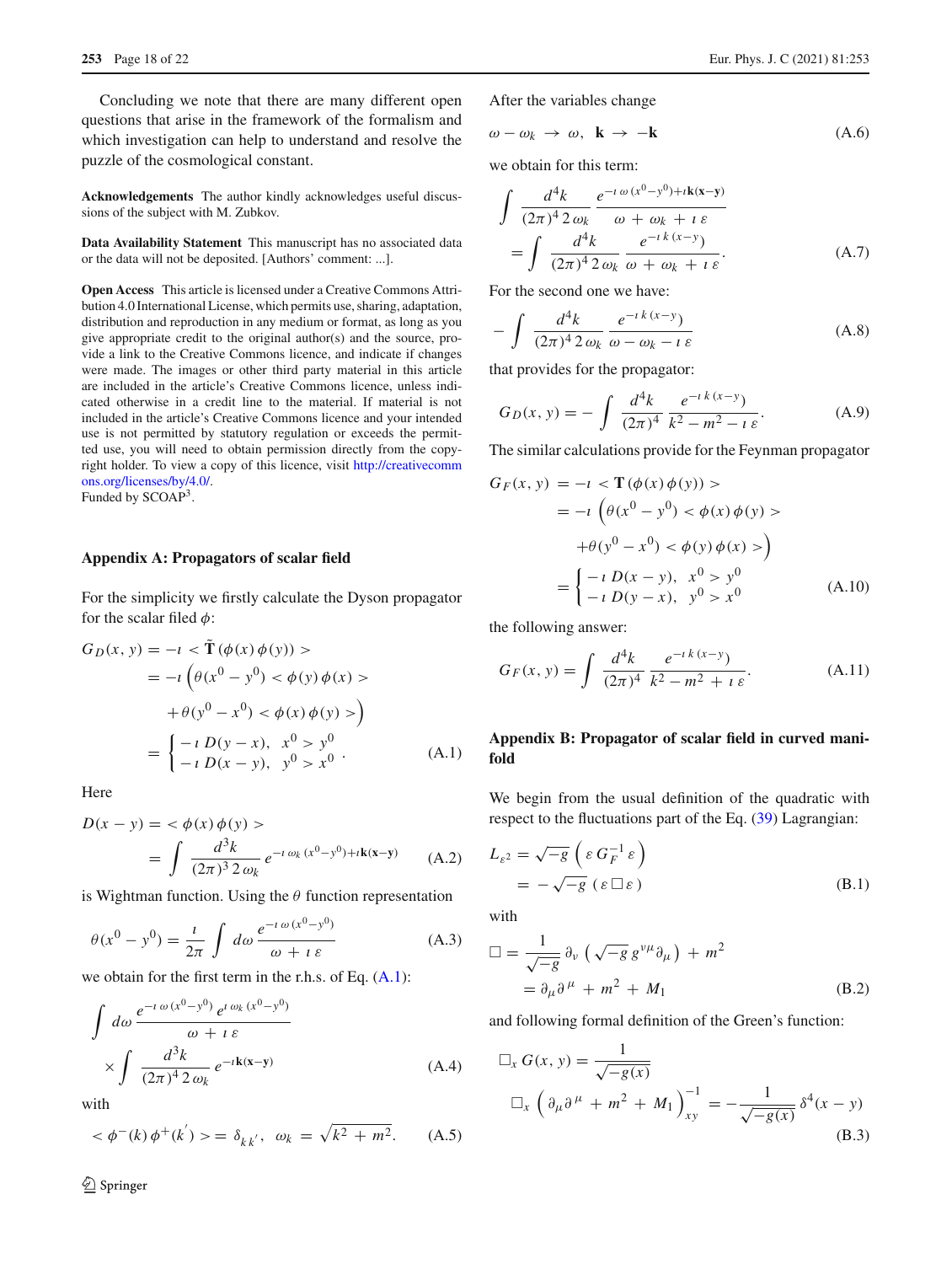which we can rewrite as

$$
\sqrt{-g(x)} \Box_x G(x, y) = \left(\partial_v \left(\sqrt{-g} g^{v\mu} \partial_\mu\right) + m^2 \sqrt{-g}\right)_x G(x, y)
$$

$$
= \left(\partial_\mu \partial^\mu + m^2 + N_1\right)_x G(x, y)
$$

$$
= -\delta^4 (x - y). \tag{B.4}
$$

From Eq.  $(B.2)$  and Eq.  $(B.4)$  we have the following definition of *N*<sup>1</sup> operator:

$$
N_1 = \left(\sqrt{-g}g^{\mu\nu} - \eta^{\mu\nu}\right)\partial_\mu\partial_\nu + \left(\sqrt{-g} - 1\right)m^2 + \sqrt{-g}\left(\partial_\mu g^{\mu\nu}\right)\partial_\nu - \frac{\sqrt{-g}}{2}g^{\mu\nu}g_{\rho\sigma}\left(\partial_\mu g^{\rho\sigma}\right)\partial_\nu.
$$
 (B.5)

The precise perturbative solution of the propagator of scalar field in the curved space time is given, therefore, by the following expression:

$$
G(x, y) = G_0(x, y) + \int d^4 z \, G_0(x, z) \, N_1(z) \, G(z, y)
$$
\n(B.6)

with

$$
\left(\partial_{\mu}\partial^{\mu} + m^{2}\right)_{x} G_{0}(x, y) = -\delta^{4}(x - y). \tag{B.7}
$$

Here we do not define precisely which  $G_0(x, y)$  propagator to use in Eq.  $(B.6)$ , it must satisfy Eq.  $(B.7)$  with arbitrary boundary conditions. The Eq.  $(B.6)$  representation of the propagator is usefull due the few reasons. First of all, it can be used in the weak field approximation, expanding *N*<sup>1</sup> operator in terms of  $h^{\mu\nu}$  we will obtain perturbative expression for the propagator with required precision. Another interesting application of Eq.  $(B.6)$  is to use it as a reformulatedF recursive formula for the adiabatic expansion of the  $G(x, y)$ , see [\[109](#page-20-33)[–112](#page-20-34)]. In this case, inserting the adiabatic series in both sides of Eq.  $(B.6)$ , we will obtain some non-local relations between the  $a_l(x, y)$  coefficients of the adiabatic expansion.

In the formalism we can use the Eq.  $(B.6)$  for the calculation of the variation of the cosmological constant with respect to the metric. The non-trivial variation of the interaction part of the action, Eq. [\(41\)](#page-5-6), is provided by the variation of the full propagator in the curved space time. We have for this variation:

$$
\delta G(x, y) = \int d^4 z G_0(x, z) (\delta N_1(z)) G(z, y)
$$
  
+ 
$$
\int d^4 z G_0(x, z) N_1(z) (\delta G(z, y)).
$$
 (B.8)

The same we can rewrite as:

$$
\int d^4 z \left( \delta^4 (x - z) - G_0(x, z) N_1(z) \right) \delta G(z, y)
$$
  
= 
$$
\int d^4 z G_0(x, z) \left( \delta N_1(z) \right) G(z, y)
$$
 (B.9)

or

$$
\int d^4x \left( \delta^4(p-x) - G_0(p,x) N_1(x) \right)^{-1}
$$
  
 
$$
\times \int d^4z \left( \delta^4(x-z) - G_0(x,z) N_1(z) \right) \delta G(z,y)
$$
  
= 
$$
\int d^4x \left( \delta^4(p-x) -G_0(p,x) N_1(x) \right)^{-1}
$$
  

$$
\times \int d^4z G_0(x,z) \left( \delta N_1(z) \right) G(z,y) \qquad (B.10)
$$

that provides finally:

$$
\delta G(x, y) = \int d^4 p \int d^4 z \left( \delta^4 (x - p) - G_0(x, p) N_1(p) \right)^{-1} G_0(p, z) \left( \delta N_1(z) \right) G(z, y).
$$
\n(B.11)

Taking variation of the  $N_1$  and assuming that the metric does not depend on the cosmological constant, we obtain:

$$
\delta G(x, y) = \int d^4 p \int d^4 z \left( \delta^4 (x - p) - G_0(x, p) N_1(p))^{-1} G_0(p, z) \delta g^{\mu\nu}(z) \sqrt{-g(z)} \right. \times \left( -\frac{1}{2} g_{\mu\nu} \left( g^{w p} \partial_w \partial_p + m^2 + (\partial_\rho g^{\rho \sigma}) \partial_\sigma \right. \left. - \frac{1}{2} g^{w p} g_{\rho \sigma} (\partial_w g^{\rho \sigma}) \partial_p \right) + \left( \partial_\mu \partial_\nu - \frac{1}{2} g_{\rho \sigma} (\partial_\mu g^{\rho \sigma}) \partial_\nu \right. \left. + \frac{1}{2} g^{\rho \sigma} (\partial_\rho g_{\mu\nu}) \partial_\sigma \right) \right) G(z, y) + \int d^4 p \int d^4 z \left( \delta^4 (x - p) - G_0(x, p) N_1(p))^{-1} \delta g^{\mu\nu}(z) \times \left( -\partial_{\mu, z} \left( \sqrt{-g} G_0(p, z) \partial_{\nu, z} G(z, y) \right) \right. \left. + \frac{1}{2} \partial_{\rho, z} \left( \sqrt{-g} g^{\rho \sigma} g_{\mu\nu} G_0(p, z) \partial_{\sigma, z} G(z, y) \right) \right) \quad (B.12)
$$

or

$$
\delta G(x, y) = \frac{1}{2} \int d^4 p \left( \delta^4 (x - p) - G_0(x, p) N_1(p) \right)^{-1} G_0(p, y) g_{\mu\nu}(y) \delta g^{\mu\nu}(y)
$$
  
+ 
$$
\int d^4 p \int d^4 z \left( \delta^4 (x - p) - G_0(x, p) N_1(p) \right)^{-1} G_0(p, z) \delta g^{\mu\nu}(z) \sqrt{-g(z)}
$$
  
× 
$$
\left( \partial_\mu \partial_\nu - \frac{1}{2} g_{\rho\sigma} (\partial_\mu g^{\rho\sigma}) \partial_\nu \right)
$$
  
+ 
$$
\frac{1}{2} g^{\rho\sigma} (\partial_\rho g_{\mu\nu}) \partial_\sigma \right) G(z, y)
$$

<sup>2</sup> Springer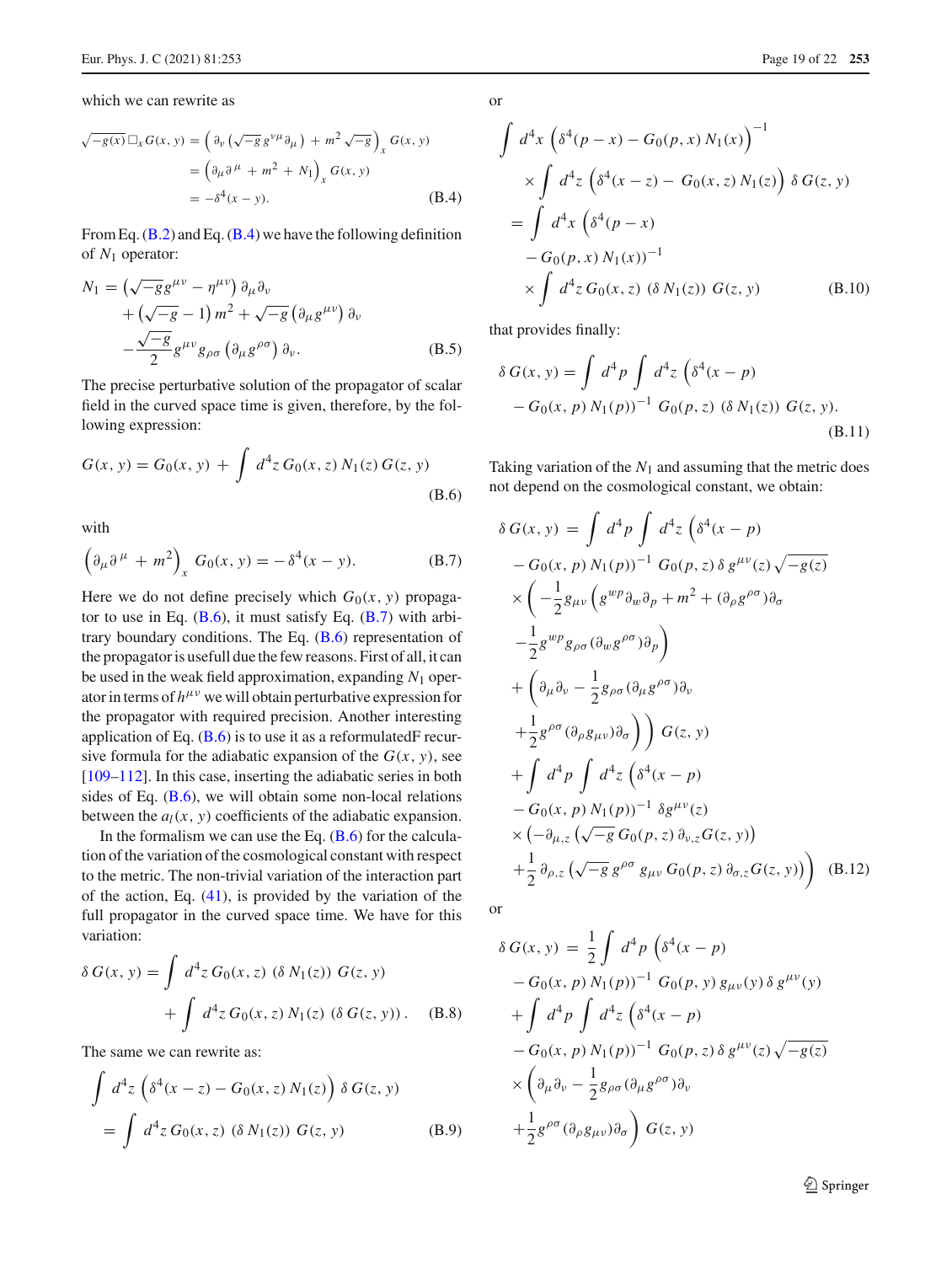$$
+\int d^4 p \int d^4 z \left( \delta^4 (x-p) - G_0(x, p) N_1(p) \right)^{-1} \delta g^{\mu\nu}(z) \times \left( -\partial_{\mu,z} \left( \sqrt{-g} G_0(p, z) \partial_{\nu,z} G(z, y) \right) + \frac{1}{2} \partial_{\rho,z} \left( \sqrt{-g} g^{\rho\sigma} g_{\mu\nu} G_0(p, z) \partial_{\sigma,z} G(z, y) \right) \right).
$$
\n(B.13)

Now we can write the new term in the equations of motion for the gravitational field. Taking variation of the cosmological constant term in  $S_{int}$  for the A minifold, Eq. [\(41\)](#page-5-6), with  $f = 1$ source we obtain:

$$
\delta S_{int} = \frac{m_p^6}{2} \int d^4 x \int d^4 y \sqrt{-g(x)} (g_{\mu\nu} \delta g^{\mu\nu}) G(x, y) \sqrt{-g(y)} - \frac{m_p^6}{2} \int d^4 x \int d^4 y \sqrt{-g(x)} (\delta G(x, y)) \sqrt{-g(y)} + \cdots
$$
(B.14)

with similar contribution for B manifold added. If we introduce in *N*<sup>1</sup> expression a dependence of the metric on the cosmological constant, then we will need to take into account in the variation also the following terms

<span id="page-19-13"></span>
$$
\frac{\delta}{\delta g^{\mu\nu}} \left( A_1(g) \Lambda + A_2(g) \Lambda^2 + \cdots \right) \delta g^{\mu\nu} \tag{B.15}
$$

which arise in the variation after an expansion of the operator with expect to the constant in the form of perturbative series.

#### **Appendix C: Integrals of scalar propagators**

There are the following integrals we need to calculate:

$$
I_F = \int d^4 y \, G_F(x, y),
$$
  
\n
$$
I_D = \int d^4 y \, G_D(x, y).
$$
 (C.1)

For the first integral, using an equivalent to Eq. [\(A.11\)](#page-17-5) representation of the bare Feynman propagator, we can write:

$$
I_F = -i \int d^4 y \theta(x^0 - y^0)
$$
  
\n
$$
\times \int \frac{d^3 k}{2\omega_k (2\pi)^3} e^{-i (\omega_k - i \varepsilon) (x^0 - y^0) + i \mathbf{k} (x - y)}
$$
  
\n
$$
-i \int d^4 y \theta(y^0 - x^0) \int
$$
  
\n
$$
\frac{d^3 k}{2\omega_k (2\pi)^3} e^{-i (\omega_k - i \varepsilon) (y^0 - x^0) + i \mathbf{k} (y - x)}
$$
  
\n
$$
= i \int_{\infty}^{-\infty} dy^0 \theta(y^0) \int d^3 y
$$
  
\n
$$
\times e^{i \mathbf{k} y} \int \frac{d^3 k}{2\omega_k (2\pi)^3} e^{-i (\omega_k - i \varepsilon) y^0}
$$

$$
-i \int_{-\infty}^{\infty} x dy^0 \theta(y^0) \int d^3 y e^{i \mathbf{k} y} \int \frac{d^3 k}{2\omega_k (2\pi)^3}
$$
  
\n
$$
x e^{-i (\omega_k - i\varepsilon) y^0}
$$
  
\n
$$
= -2i \int dy^0 \theta(y^0) \int \frac{d^3 k}{2\omega_k}
$$
  
\n
$$
e^{-i (\omega_k - i\varepsilon) y^0} \delta^3(k)
$$
  
\n
$$
= -\frac{i}{|m|} \int_0^{\infty} dy^0 e^{-i (|m| - i\varepsilon) y^0}
$$
  
\n
$$
= -\frac{1}{|m| (|m| - i\varepsilon)}.
$$
 (C.2)

The same can be done for  $I_D$ , we will obtain then:

$$
I_D = -I_F^* = \frac{1}{|m| \left( |m| + i\varepsilon \right)}.
$$
 (C.3)

#### **References**

- <span id="page-19-0"></span>1. S. Bondarenko, Mod. Phys. Lett. A **34**(11), 1950084 (2019)
- <span id="page-19-1"></span>2. S. Bondarenko, Universe **6**(8), 121 (2020)
- <span id="page-19-2"></span>3. M.D. Kruskal, Phys. Rev. **119**, 1743 (1960)
- <span id="page-19-3"></span>4. G. Szekeres, Publ. Mat. Debrecen **7**, 285 (1960)
- <span id="page-19-4"></span>5. S. Chandrasekhar, *The Mathematical Theory of Black Holes* (Clarendon Press, Oxford, 1983)
- <span id="page-19-5"></span>6. V.P. Frolov, I.D. Novikov,*Black Holes Physics*(Kluwer Academic Publishers, Dordrecht, 1998)
- <span id="page-19-6"></span>7. G. 't Hooft, J. Geom. Phys. **1**, 45 (1984) [Nucl. Phys. B **256**, 727–745 (1985)]
- <span id="page-19-14"></span>8. I. Bars, S.H. Chen, P.J. Steinhardt, N. Turok, Phys. Lett. B **715**, 278–281 (2012)
- 9. I.J. Araya, I. Bars, A. James, [arXiv:1510.03396](http://arxiv.org/abs/1510.03396) [hep-th]
- <span id="page-19-7"></span>10. I. Bars, A. James, Phys. Rev. D **93**(4), 044029 (2016)
- <span id="page-19-8"></span>11. M. Villata, EPL **94**(2), 20001 (2011)
- 12. M. Villata, Ann. Phys. **527**, 507 (2015)
- 13. N. Debergh, J.P. Petit, G. D'Agostini, J. Phys. Commun. **2**(11), 115012 (2018)
- 14. H. Socas-Navarro, Astron. Astrophys. **626**, A5 (2019)
- <span id="page-19-11"></span>15. G.J. Ni, Rel. Gravit. Cosmol. **1**, 123–136 (2004)
- <span id="page-19-12"></span>16. G. Chardin, Hyperfine Interact. **109**(1–4), 83 (1997)
- 17. J.P. Petit, G. D'Agostini, Astrophys. Space Sci. A **29**, 145–182 (2014)
- 18. R.J. Nemiroff, R. Joshi, B.R. Patla, JCAP **1506**, 006 (2015)
- 19. G. Kofinas, V. Zarikas, Phys. Rev. D **97**(12), 123542 (2018)
- 20. G. Manfredi, J.L. Rouet, B. Miller, G. Chardin, Phys. Rev. D **98**, 023514 (2018)
- <span id="page-19-9"></span>21. G. Chardin, G. Manfredi, Hyperfine Interact. **239**(1), 45 (2018)
- <span id="page-19-10"></span>22. T. Damour, I.I. Kogan, A. Papazoglou, Phys. Rev. D **66**, 104025 (2002)
- 23. T. Damour, I.I. Kogan, Phys. Rev. D **66**, 104024 (2002)
- 24. J.-P. Petit, Astrophys. Space Sci. **226**, 273 (1995)
- 25. J.P. Petit, G. D'Agostini, [arXiv:0803.1362](http://arxiv.org/abs/0803.1362) [math-ph]
- 26. J. Petit, G. D'Agostini, Mod. Phys. Lett. A **29**(34), 1450182 (2014)
- 27. J.P. Petit, G. d'Agostini, Astrophys. Space Sci. **354**(2), 2106 (2014)
- 28. J.P. Petit, G. D'Agostini, Astrophys. Space Sci. **357**(1), 67 (2015)
- 29. J.P. Petit, G. D'Agostini, Mod. Phys. Lett. A **30**(9), 1550051 (2015)
- 30. G. D'Agostini, J. P. Petit, Astrophys. Space Sci. **363**, 139 (2018)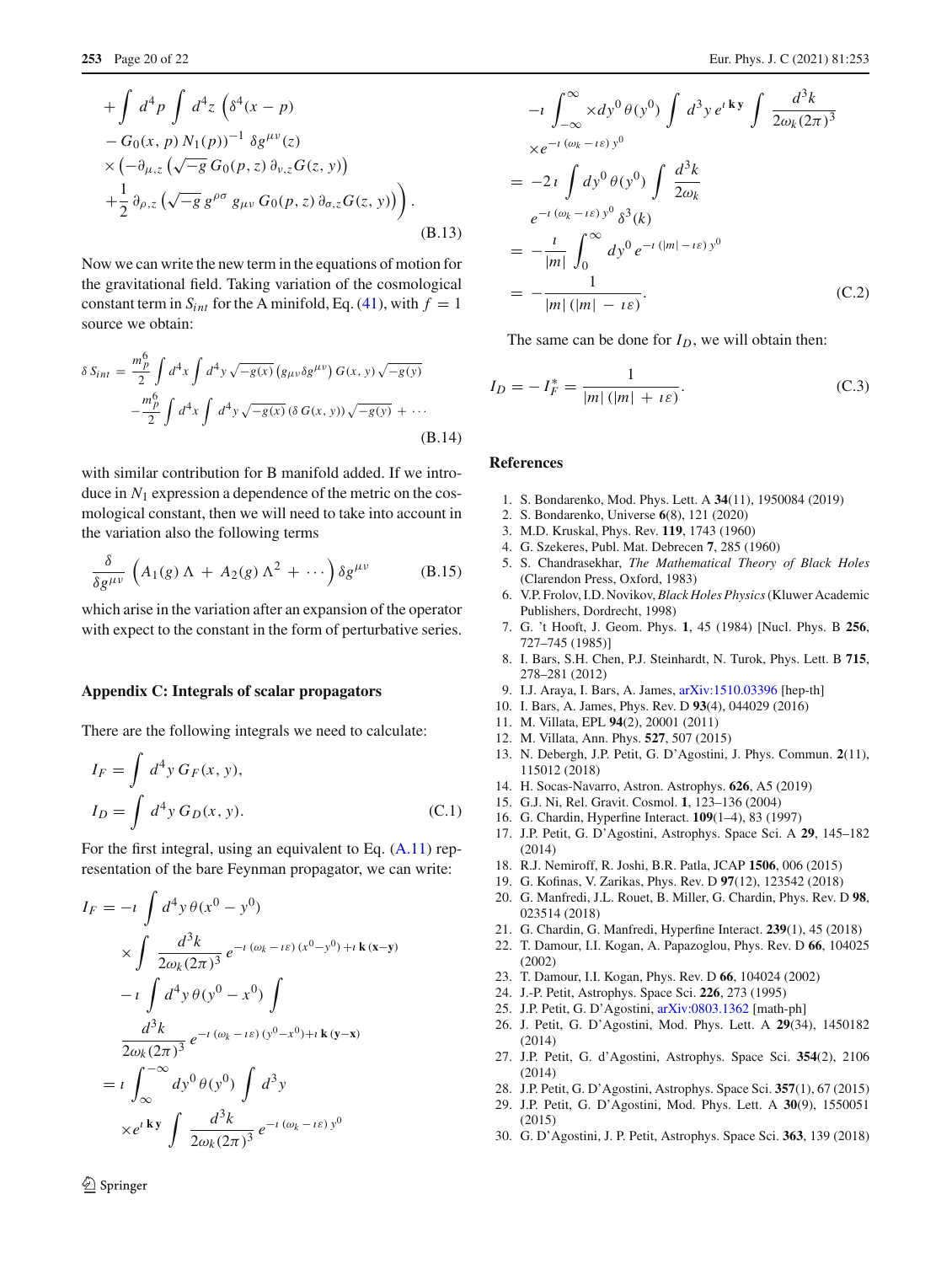- 31. N. Debergh, J.P. Petit, G. D'Agostini, J. Phys. Commun. **2**(11), 115012 (2018)
- 32. S. Hossenfelder, Phys. Lett. B **636**, 119–125 (2006)
- 33. S. Hossenfelder, [arXiv:gr-qc/0605083](http://arxiv.org/abs/gr-qc/0605083)
- 34. A.A. Baranov, Izv. Vuz. Fiz. **11**, 118 (1971)
- 35. A.D. Dolgov, [arXiv:1206.3725](http://arxiv.org/abs/1206.3725) [astro-ph.CO]
- 36. J.S. Farnes, A&A **620**, A92 (2018)
- <span id="page-20-1"></span>37. M. Villata, Astrophys. Space Sci. **339**, 7 (2012)
- <span id="page-20-2"></span>38. M. Villata, Astrophys. Space Sci. **345**, 1 (2013)
- 39. D.S. Hajdukovic, Astrophys. Space Sci. **339**, 1 (2012)
- <span id="page-20-0"></span>40. D.S. Hajdukovic, Phys. Dark Univ. **3**, 34 (2014)
- <span id="page-20-3"></span>41. J.-M. Souriau, *Structure of Dynamical Systems, Progress in Mathematics*, vol. 149 (Springer Science, 1997)
- <span id="page-20-4"></span>42. G. Hooft, in *Recent Developments in Gauge Theories. NATO Advanced Study Institutes Series (Series B. Physics)* ed. by G. Hooft et al., vol. 59 (Springer, Boston, 1980)
- <span id="page-20-5"></span>43. R.W. Fuller, J.A. Wheeler, Phys. Rev. **128**, 919 (1962)
- 44. J.A. Wheeler, in *Relative Groups and Topology* ed. by B. S., C.M. DeWitt (Gordan and Breach, New York, 1964)
- 45. S.W. Hawking, Phys. Rev. D **37**, 904 (1988)
- 46. S.R. Coleman, Nucl. Phys. B **310**, 643 (1988)
- 47. M.S. Morris, K.S. Thorne, Am. J. Phys. **56**, 395 (1988)
- 48. M.S. Morris, K.S. Thorne, U. Yurtsever, Phys. Rev. Lett. **61**, 1446 (1988)
- 49. S. Weinberg, Rev. Mod. Phys. **61**, 1 (1989)
- 50. W. Fischler, L. Susskind, Phys. Lett. B **217**, 48 (1989)
- 51. I.R. Klebanov, L. Susskind, T. Banks, Nucl. Phys. B **317**, 665 (1989)
- 52. S.W. Hawking, Nucl. Phys. B **363**, 117 (1991)
- 53. S. Weinberg, in *Princeton 1996, Critical dialogues in cosmology*, 195–203. [arXiv:astro-ph/9610044](http://arxiv.org/abs/astro-ph/9610044)
- <span id="page-20-6"></span>54. J.S. Schwinger, J. Math. Phys. **2**, 407 (1961)
- 55. L.V. Keldysh, Zh Eksp, Teor. Fiz. **47**, 1515 (1964)
- <span id="page-20-26"></span>56. L.V. Keldysh, Sov. Phys. JETP **20**, 1018 (1965)
- <span id="page-20-8"></span>57. A. Calzetta, A.-L.B. Hu, *Nonequilibrium Quantum Field Theory* (Cambridge University Press, Cambridge, 2008)
- 58. A. Kamenev, *Field Theory of Non-equilibrium Systems* (Cambridge University Press, Cambridge, 2011)
- 59. P. Millington, *Thermal Quantum Field Theory and Perturbative Non-Equilibrium Dynamics* (Springer, Berlin, 2014)
- <span id="page-20-7"></span>60. S.J.N. Mooij, Effective theories in cosmology, Thesis, IHEF, Amsterdam
- <span id="page-20-9"></span>61. I.D. Novikov, JETP Lett. **5**, 142 (1966)
- 62. V.N. Lukash, V.N. Strokov, [arXiv:1109.2796](http://arxiv.org/abs/1109.2796) [astro-ph.CO]
- 63. V.N. Lukash, E.V. Mikheeva, V.N. Strokov, Phys. Usp. **55**, 831– 837 (2012)
- 64. V.N. Lukash, V.N. Strokov, Int. J. Mod. Phys. A **28**, 1350007 (2013)
- 65. V.N. Strokov, V.N. Lukash, E.V. Mikheeva, Int. J. Mod. Phys. A **31**(02–03), 1641018 (2016)
- 66. V.P. Frolov, Phys. Rev. D **94**(10), 104056 (2016)
- <span id="page-20-10"></span>67. V.P. Frolov, EPJ Web Conf. **168**, 01001 (2018)
- <span id="page-20-11"></span>68. Z. Keresztes, L.A. Gergely, A.Y. Kamenshchik, Phys. Rev. D **86**, 063522 (2012)
- 69. Z. Keresztes, L.Á. Gergely, A.Y. Kamenshchik, V. Gorini, D. Polarski, Phys. Rev. D **88**, 023535 (2013)
- 70. A.Y. Kamenshchik, Class. Quantum Gravity **30**, 173001 (2013)
- 71. I. Bars, [arXiv:1209.1068](http://arxiv.org/abs/1209.1068) [hep-th]
- 72. A.Y. Kamenshchik, E.O. Pozdeeva, S.Y. Vernov, A. Tronconi, G. Venturi, Phys. Rev. D **95**(8), 083503 (2017)
- 73. A.Y. Kamenshchik, Found. Phys. **48**(10), 1159–1176 (2018)
- <span id="page-20-12"></span>74. O. Galkina, A.Y. Kamenshchik, Phys. Rev. D **102**(2), 024078 (2020)
- <span id="page-20-13"></span>75. A. Kamenshchik, U. Moschella, V. Pasquier, Phys. Lett. B **487**, 7–13 (2000)
- 76. A.Y. Kamenshchik, U. Moschella, V. Pasquier, Phys. Lett. B **511**, 265–268 (2001)
- 77. V. Gorini, A. Kamenshchik, U. Moschella, Phys. Rev. D **67**, 063509 (2003)
- 78. I.M. Khalatnikov, Phys. Lett. B **563**, 123–131 (2003)
- 79. V. Gorini, A. Kamenshchik, U. Moschella, V. Pasquier, [https://](https://doi.org/10.1142/9789812704030_0050) [doi.org/10.1142/9789812704030\\_0050.](https://doi.org/10.1142/9789812704030_0050) [arXiv:gr-qc/0403062](http://arxiv.org/abs/gr-qc/0403062)
- <span id="page-20-14"></span>80. A.A. Sen, R.J. Scherrer, Phys. Rev. D **72**, 063511 (2005)
- <span id="page-20-19"></span>81. A.D. Sakharov, JETP Lett. **5**, 24 (1967)
- 82. A.D. Sakharov, JETP **49**, 594 (1979)
- 83. A.D. Sakharov, JETP **52**, 349 (1980)
- 84. A.D. Sakharov, A. Aguirre, S. Gratton, Phys. Rev. D **65**, 083507 (2002)
- 85. A. Aguirre, S. Gratton, Phys. Rev. D **67**, 083515 (2003)
- 86. S.M. Carroll, J. Chen, [arXiv:hep-th/0410270](http://arxiv.org/abs/hep-th/0410270)
- 87. S.M. Carroll, J. Chen, Gen. Relativ. Gravit. **37**, 1671 (2005)
- 88. S.M. Carroll, J. Chen, Int. J. Mod. Phys. D **14**, 2335 (2005)
- 89. S.M. Carroll, Nature **440**, 1132 (2006)
- <span id="page-20-20"></span>90. A. Vilenkin, Phys. Rev. D **88**, 043516 (2013)
- <span id="page-20-15"></span>91. L. Boyle, K. Finn, N. Turok, Phys. Rev. Lett. **121**(25), 251301 (2018)
- <span id="page-20-16"></span>92. J.L. Alonso, J.M. Carmona, Class. Quantum Gravity **36**(18), 185001 (2019)
- <span id="page-20-17"></span>93. D.E. Kaplan, R. Sundrum, JHEP **0607**, 042 (2006)
- <span id="page-20-18"></span>94. A. Hebecker, T. Mikhail, P. Soler, Front. Astron. Space Sci. **5**, 35 (2018)
- <span id="page-20-21"></span>95. I. Bars, Phys. Rev. D **77**, 125027 (2008)
- 96. I. Bars, S.H. Chen, Phys. Rev. D **79**, 085021 (2009)
- <span id="page-20-22"></span>97. I.J. Araya, I. Bars, Phys. Rev. D **89**(6), 066011 (2014)
- <span id="page-20-23"></span>98. I. Bars, P. Steinhardt, N. Turok, Phys. Rev. D **89**(6), 061302 (2014)
- 99. A.Y. Kamenshchik, E.O. Pozdeeva, S.Y. Vernov, A. Tronconi, G. Venturi, Phys. Rev. D **94**(6), 063510 (2016)
- <span id="page-20-24"></span>100. A.Y. Kamenshchik, E.O. Pozdeeva, A.A. Starobinsky, A. Tronconi, T. Vardanyan, G. Venturi, S.Y. Vernov, Phys. Rev. D **98**(12), 124028 (2018)
- <span id="page-20-25"></span>101. A.D. Linde, Phys. Lett. B **200**, 272 (1988)
- <span id="page-20-30"></span>102. P.A.M. Dirac, Proc. R. Soc. Lond. A **167**, 148 (1938)
- 103. J.A. Wheeler, R.P. Feynman, Rev. Mod. Phys. **17**, 157 (1945)
- 104. J.A. Wheeler, R.P. Feynman, Rev. Mod. Phys. **21**, 425 (1949)
- <span id="page-20-32"></span>105. C.G. Bollini, M.C. Rocca, Int. J. Theor. Phys. **37**, 2877–2893 (1998)
- 106. C.G. Bollini, M.C. Rocca, [arXiv:1012.4108](http://arxiv.org/abs/1012.4108) [hep-th]
- 107. J.F. Koksma, W. Westra, [arXiv:1012.3473](http://arxiv.org/abs/1012.3473) [hep-th]
- <span id="page-20-31"></span>108. D. Anselmi, JHEP **03**, 142 (2020)
- <span id="page-20-33"></span>109. T.S. Bunch, L. Parker, Phys. Rev. D **20**, 2499–2510 (1979)
- 110. J.D. Bekenstein, L. Parker, Phys. Rev. D **23**, 2850–2869 (1981)
- 111. L. Parker, D.J. Toms, Phys. Rev. D **31**, 953 (1985)
- <span id="page-20-34"></span>112. I. Jack, L. Parker, Phys. Rev. D **31**, 2439 (1985)
- <span id="page-20-27"></span>113. L.N. Lipatov, Nucl. Phys. B **452**, 369 (1995)
- 114. L.N. Lipatov, Phys. Rep. **286**, 131 (1997)
- 115. S. Bondarenko, L. Lipatov, A. Prygarin, Eur. Phys. J. C **77**(8), 527 (2017)
- 116. S. Bondarenko, L. Lipatov, S. Pozdnyakov, A. Prygarin, Eur. Phys. J. C **77**(9), 630 (2017)
- 117. L.N. Lipatov, Nucl. Phys. B **365**, 614 (1991)
- 118. L.N. Lipatov, Theor. Math. Phys. **169**, 1370 (2011)
- 119. L.N. Lipatov, Phys. Part. Nucl. **44**, 391 (2013)
- 120. L.N. Lipatov, Subnucl. Ser. **50**, 213 (2014)
- 121. L.N. Lipatov, EPJ Web Conf. **125**, 01010 (2016)
- 122. L.N. Lipatov, EPJ Web Conf. **164**, 02002 (2017)
- <span id="page-20-28"></span>123. S. Bondarenko, S. Pozdnyakov, M.A. Zubkov, [arXiv:2009.05571](http://arxiv.org/abs/2009.05571) [hep-th]
- <span id="page-20-29"></span>124. L. Verde, T. Treu, A.G. Riess, Nat. Astron. **3**, 891 (2019)
- 125. L. Knox, M. Millea, Phys. Rev. D **101**(4), 043533 (2020)